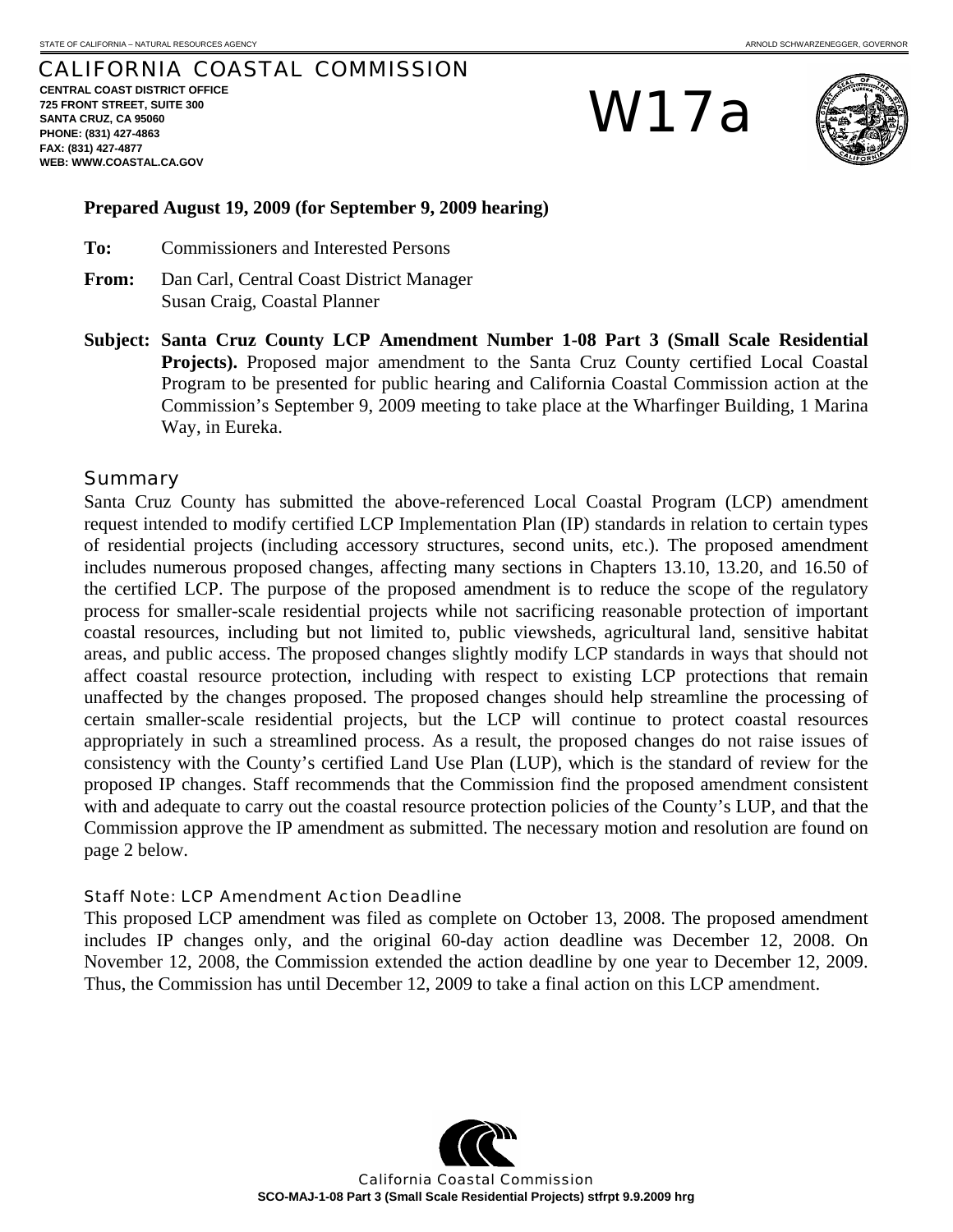# Staff Report Contents **Staff Report Contents**

| III. Exhibits                                       |  |
|-----------------------------------------------------|--|
| <b>Exhibit A: Santa Cruz County Locational Maps</b> |  |
|                                                     |  |

Exhibit B: Proposed IP Amendment Language

Exhibit C: Level of Review Table for Residential Uses

# I. Staff Recommendation – Motion and Resolution

Staff recommends that the Commission, after public hearing, approve the proposed amendment as submitted. The Commission needs to make one motion in order to act on this recommendation.

# Approval of Implementation Plan Amendment as Submitted

Staff recommends a **NO** vote on the motion below. Failure of the motion will result in certification of the implementation plan amendment as submitted and the adoption of the following resolution and findings. The motion passes only by an affirmative vote of a majority of the appointed Commissioners.

**Motion.** I move that the Commission **reject** Major Amendment Number 1-08 Part 3 to the Santa Cruz County Local Coastal Program Implementation Plan as submitted by Santa Cruz County.

**Resolution to Certify the IP Amendment as Submitted.** The Commission hereby certifies Major Amendment Number 1-08 Part 3 to the Santa Cruz County Local Coastal Program Implementation Plan as submitted by Santa Cruz County and adopts the findings set forth below on the grounds that the amendment is consistent with and adequate to carry out the certified Land Use Plan. Certification of the Implementation Plan amendment complies with the California Environmental Quality Act because either 1) feasible mitigation measures and/or alternatives have been incorporated to substantially lessen any significant adverse effects of the plan on the environment, or 2) there are no further feasible alternatives or mitigation measures which could substantially lessen any significant adverse impact which the Implementation Plan Amendment may have on the environment.

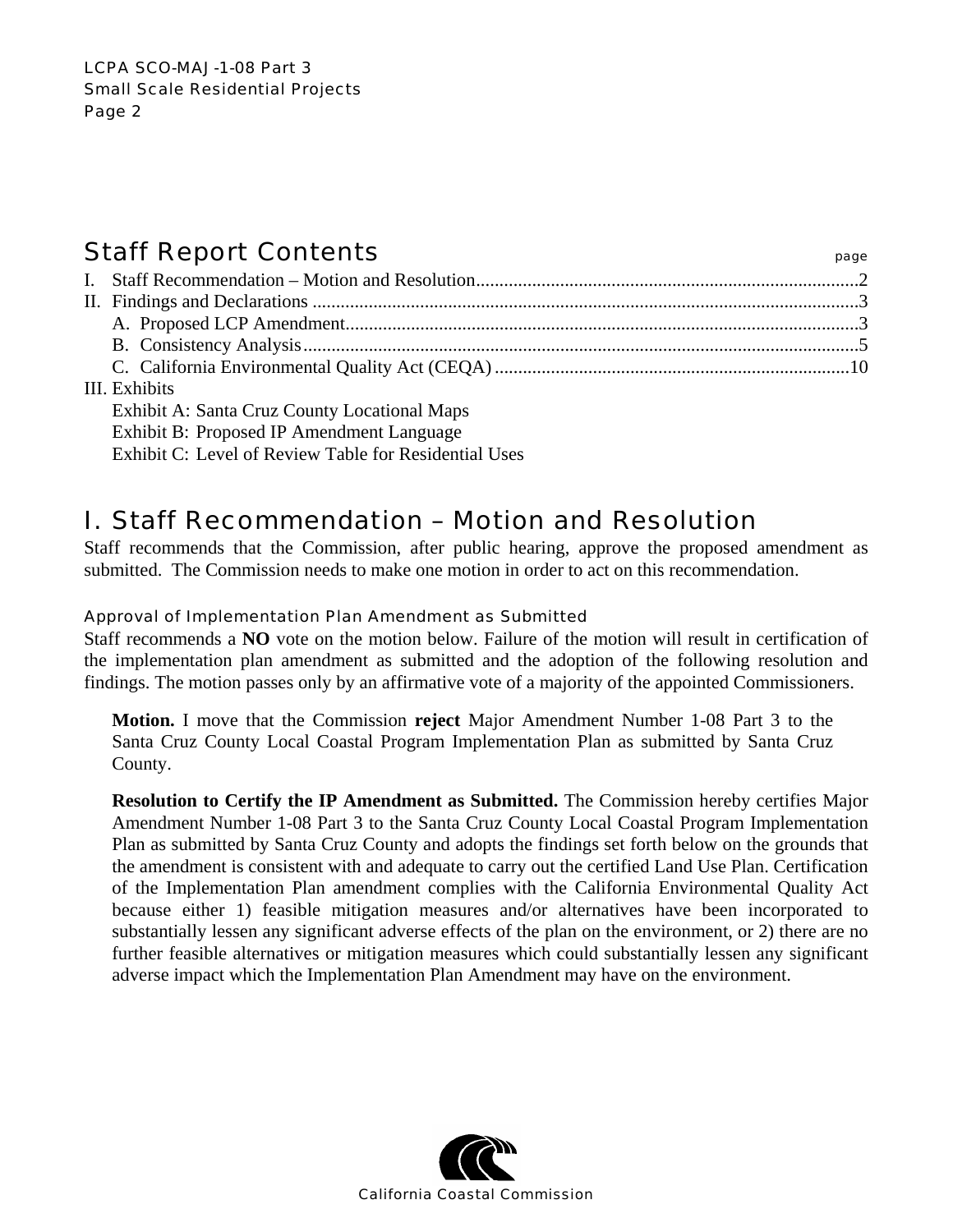# II. Findings and Declarations

The Commission finds and declares as follows:

# A. Proposed LCP Amendment

# 1. Proposed Amendment Background

According to the County, inquiries and permit requests for small-scale residential projects<sup>1</sup> comprise the largest percentage of daily visits to the County's Planning Department. Given the complexity of the County's LCP, applications for relatively minor residential projects can include significant regulatory hurdles and extensive process issues, resulting in a high level of frustration, cost, and delays for applicants. The purpose of the proposed amendment is to reduce the scope of the regulatory process for smaller-scale residential projects while not sacrificing reasonable protection of important coastal resources, including but not limited to, public viewsheds, agricultural land, sensitive habitat areas, and public access. Specifically, the County's goals pertaining to the proposed LCP amendment include:

- Eliminating/modifying outdated regulations;
- Eliminating/modifying regulations that result in significant process costs and delays but typically do not result in any change to the final project;
- Simplifying the process for applications requiring discretionary review to the lowest practical level of review to reduce applicant costs and delays;
- Resolving internal inconsistencies between regulations in different parts of the zoning code.

# 2. Proposed Small Scale Residential Changes Amendment

The proposed amendments, which affect numerous sections of the County's LCP that pertain to residential use, are summarized as follows:

# a. Habitable and Non-Habitable Accessory Structures

<u>.</u>

Accessory structures are structures that are detached from the main residence whether for habitable<sup>2</sup> use (such as an office or an art studio) or non-habitable use (such as a garage). The proposed amendment would:

<sup>&</sup>lt;sup>2</sup> Habitable structures do not include residential dwelling units. Residential dwelling units (i.e., second units) are addressed separately by the LCP.



<sup>&</sup>lt;sup>1</sup> Typical requests include a homeowner wishing to build an art studio, a family that wants to add a room to an older home that does not conform to current height requirements, or homeowners requesting a minor addition to their home that is located adjacent to farmland.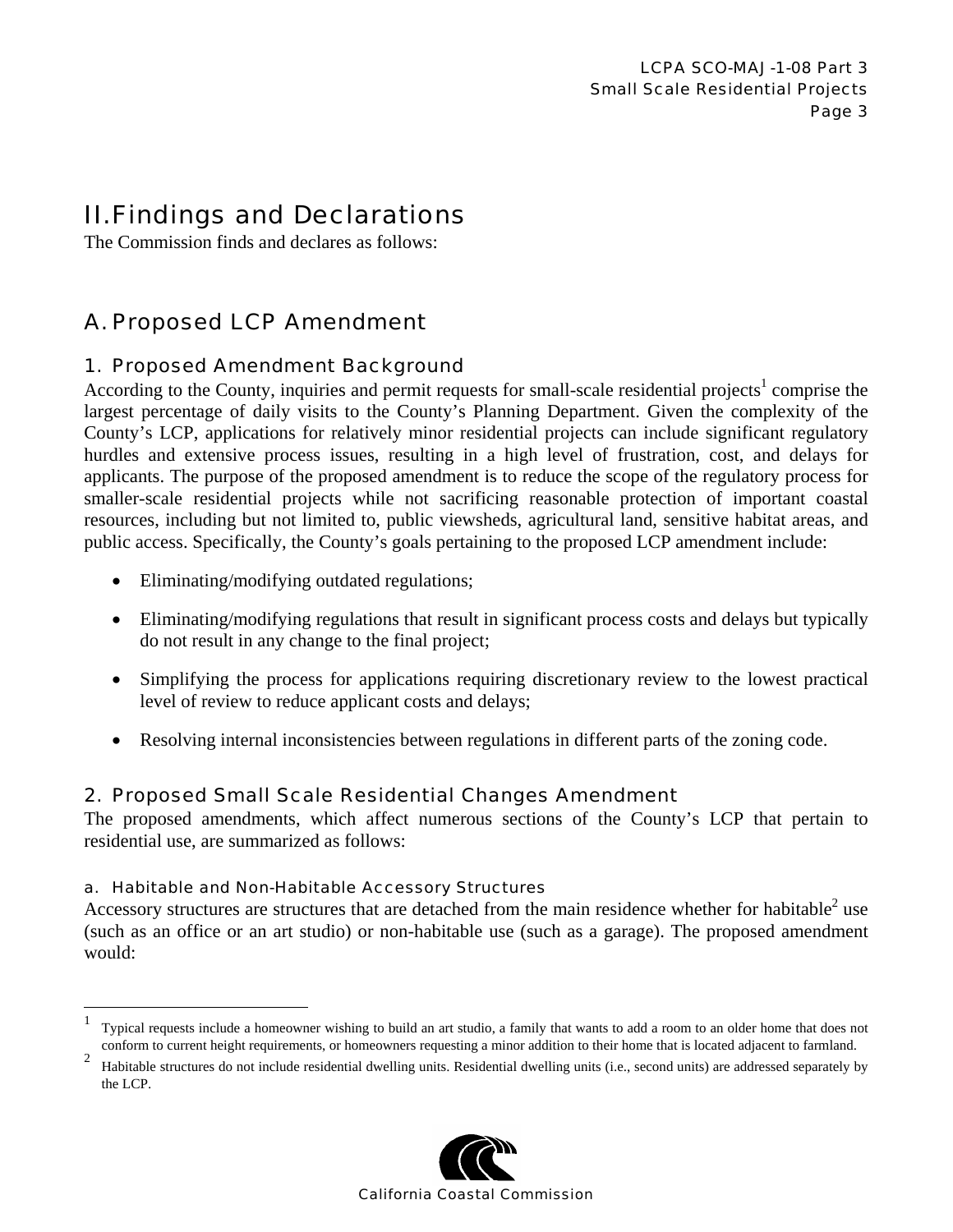- Lower the approval level for certain non-habitable residential structures;
- Clarify the amenities allowed in non-habitable and habitable residential accessory structures;
- Clarify the level of review, size, height, number of stories, maximum number allowed, and locational regulations for non-habitable and habitable residential accessory structures;
- Allow certain structures less than six feet in height (fence height or lower) to be located within required side and rear yard setbacks without the need for variances.

# b. Second Residential Units

Second units are structures for human habitation that provide complete independent living facilities, including permanent provision for living, sleeping, eating, cooking and sanitation. Second units are located on a parcel with a primary residence. The proposed amendment would:

- Delete the occupancy and rent-level restrictions for second units;
- Eliminate the annual cap on second units in the Live Oak area of the County.

# c. Significantly Nonconforming Structures

• Reclassify structures that exceed the allowable height limit by more than five feet from significantly nonconforming to nonconforming.

# d. Coastal Zone Regulations

• Lower the level of discretionary review for residential structures greater than 500 feet in size on parcels located outside the Coastal Commission's appeal jurisdiction.

# e. Miscellaneous

- Require discretionary approval for newly created parcels on a right-of-way less than 40 feet in width or for new vehicular right-of-ways that are less than 40 feet in width;
- Exempt residential additions, habitable accessory structures, or private recreational facilities from the 200-foot agricultural setback requirement under certain circumstances;
- Allow six-foot-tall fences in the front yards of "flag lots" (lots where the front yard does not abut a street).

See Exhibit B for the proposed IP amendment language.

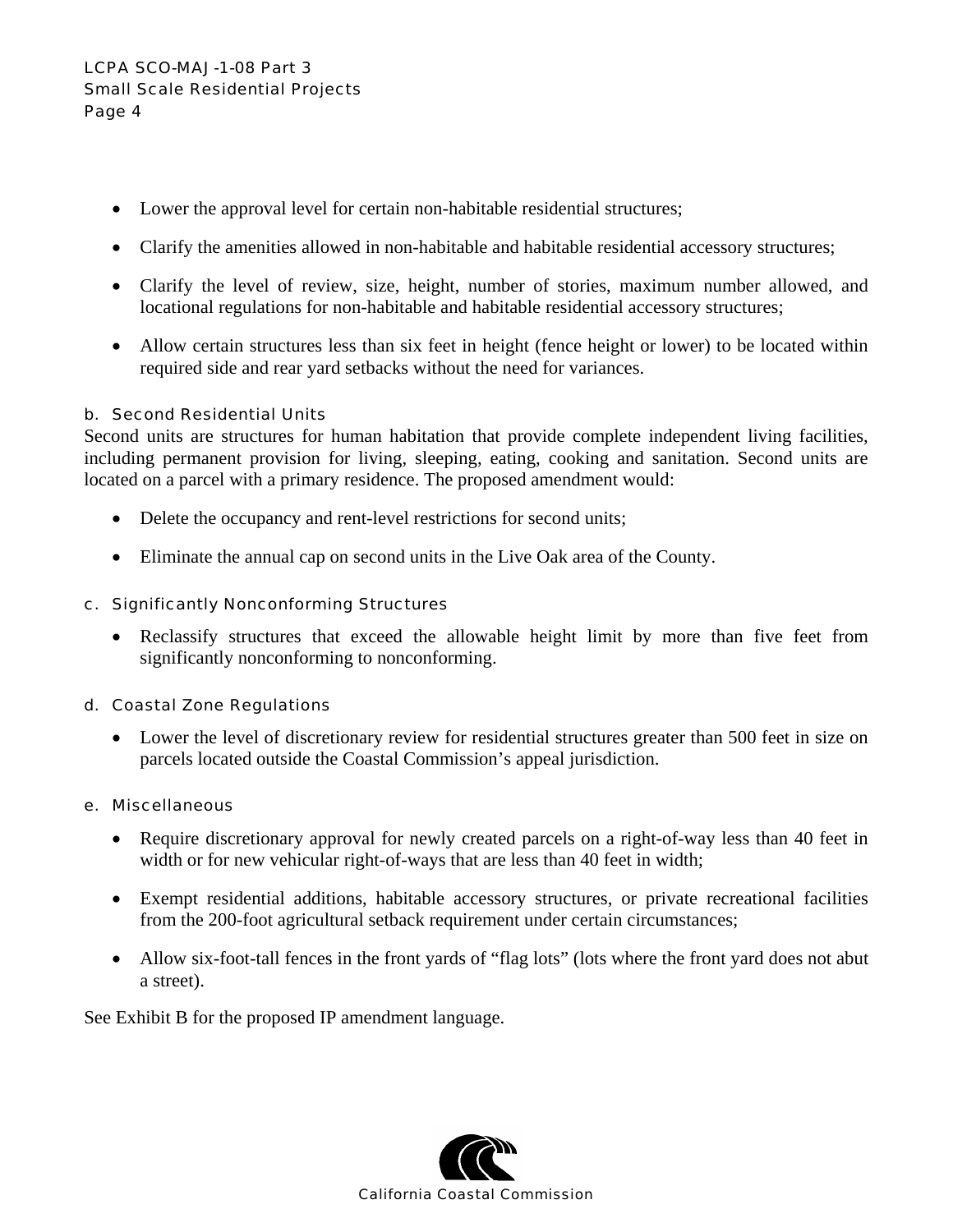# B. Consistency Analysis

# 1. Standard of Review

The proposed amendment affects the IP component of the Santa Cruz County LCP. The standard of review for IP amendments is that they must be consistent with and adequate to carry out the policies of the certified LUP.

# 2. IP Amendment Consistency Analysis

# A. Applicable Policies

The Santa Cruz County LUP contains numerous policies requiring that development, including residential development, protect coastal resources, including, but not limited to, visual resources, environmentally sensitive habitat and open space, agriculture, and water resources. In addition, Land Use Policy 2.1.4 specifically requires that the siting of new development, including residential development, will not have significant adverse effects on coastal resources and states:

*Land Use Policy 2.1.4 – Siting of New Development: Locate new residential, commercial, or industrial development within, next to, or in close proximity to existing developed areas with adequate public services and where it will not have significant adverse effects, either individually or cumulatively, on environmental and natural resources, including coastal resources.* 

# B. Analysis **Accessory Structures**

# **Level of Review**

1

The proposed amendment would simplify regulations pertaining to habitable and non-habitable accessory structures on residential parcels (see pages 1-4, 13, and 15-16 of Exhibit B for proposed amendment text). Specifically, the proposed amendment would simplify the use charts pertaining to habitable and non-habitable structures by requiring a building permit only for those structures that do not exceed certain size, height, and/or amenities requirements described in Section 13.10.611 of the LCP (as revised by this amendment – see "Amenities and Standards" finding below). For those accessory structures that would exceed the size, height, and/or amenities requirements of Section 13.10.611 of the LCP, a level of review 4 of 5 would be required.<sup>3</sup> Habitable accessory structures would continue to

<sup>&</sup>lt;sup>3</sup> Santa Cruz County has application, processing, and review requirements for any permit application, approval, or policy amendment. These requirements vary with the complexity of the project involved and the amount and type of public participation required. There are two basic types of permits and approvals: Administrative permits and approvals and public hearing permits and approvals. Approval levels 1 through 4 are administrative and projects that fall into use approval levels 1 through 4 are considered principally permitted. Use approval levels 5 through 7 require a public hearing. Projects that require a use approval of level 5 through level 7 are considered a conditional use and may be appealed to the Commission on that basis. Please see Exhibit C for a table and text that describes the different levels of review.

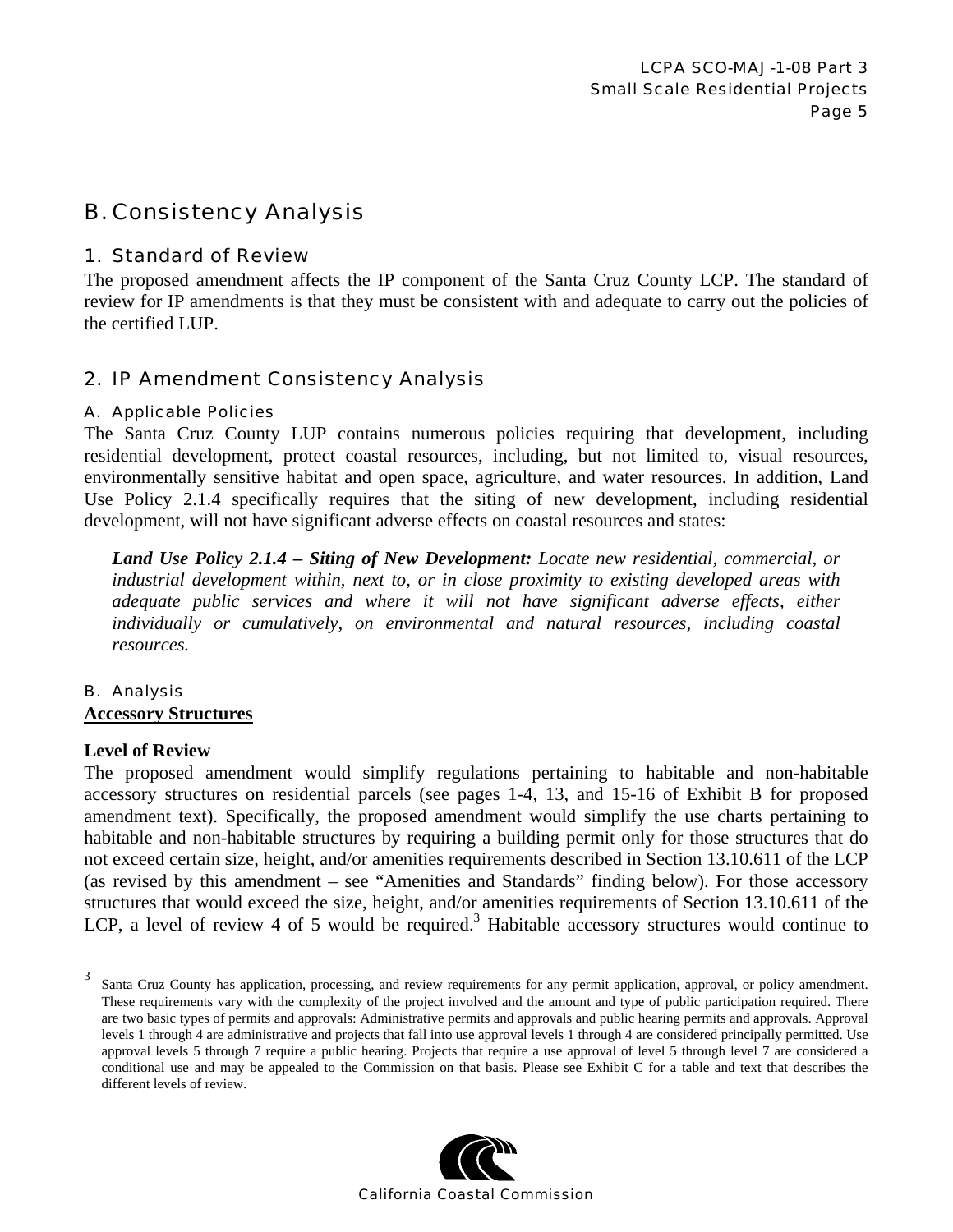# LCPA SCO-MAJ-1-08 Part 3 Small Scale Residential Projects Page 6

require a level 5 review in all agricultural districts and residential districts; thus County approval of these projects would be appealable to the Commission. In agricultural districts, proposed non-habitable accessory structures that exceed the size, height, and/or amenities requirements described in Section 13.10.611 would have a higher level of review than currently is required, i.e. a level 4 review would be required instead of a building permit review only or a level 3 review. Thus, in addition to simplifying the use charts, the proposed amendment would adequately protect sensitive agricultural land by ensuring an adequate level of review for proposed habitable and non-habitable accessory structures in agriculturally-zoned districts. The proposed amendment is consistent with the County's LUP. The Commission approves this portion of the amendment as submitted.

# **Amenities and Standards**

The proposed amendment would include a new table and revised text in Section 13.10.611 of the LCP that would clarify the amenities (such as restroom and kitchen facilities, separate electric meters, etc.) allowed and disallowed in non-habitable and habitable residential accessory structures, as well as the size, height, number of stories, maximum number of accessory structures allowed on a parcel, and locational restrictions for non-habitable and habitable residential accessory structures (see pages 8-12 of Exhibit B). The proposed amendment would limit the number of habitable accessory structures allowed on a property to two.<sup>4</sup> The number of non-habitable accessory structures allowed on a property will continue to be limited by site standards, including setbacks and lot coverage requirements specified for each zoning district. The proposed amendment is consistent with the County's LUP. The Commission approves this portion of the amendment as submitted.

# **Back and Side Yard Structures**

1

The proposed amendment would allow certain structures that are less than six feet in height to be allowed within side or rear yard setbacks (see pages 5-6 of Exhibit B for proposed amendment text). The LCP's current definition of structure includes anything constructed or erected that requires a location on the ground and is greater than 18 inches in height, but does not include swimming pools, fences and walls and decks less than 18 inches in height. Structures included in this definition must meet all site regulations, including side and rear yard setbacks, 10-foot separation between structures, and lot coverage requirements. Under this definition, "structures" such as garden statuary, barbecues, play equipment, and pool and air conditioning equipment must meet side and rear yard setback requirements. The proposed amendment would exclude certain benign small structures<sup>5</sup> from the side and rear yard setback regulations. Such structures must be less than six feet in height (which is the maximum allowable height for fences in side and rear yards). Also, the proposed amendment would not require any separation between water tanks located on the same parcel (the building code does not require separation between water tanks on the same parcel, nor between the above-mentioned back and side yard structures). Given that the proposed amendment applies to rather benign structures in side and rear yards (not front yards), and further given that allowing such structures does not undo general LCP view

<sup>5</sup> Such as garden trellises, garden statuary, birdbaths, freestanding barbecues, play equipment, swimming pool equipment, freestanding air conditioners, heat pumps, and ground-mounted solar systems.



<sup>4</sup> <sup>4</sup> Currently, the LCP allows an unlimited number of habitable accessory structures on a property, subject to a level 5 approval.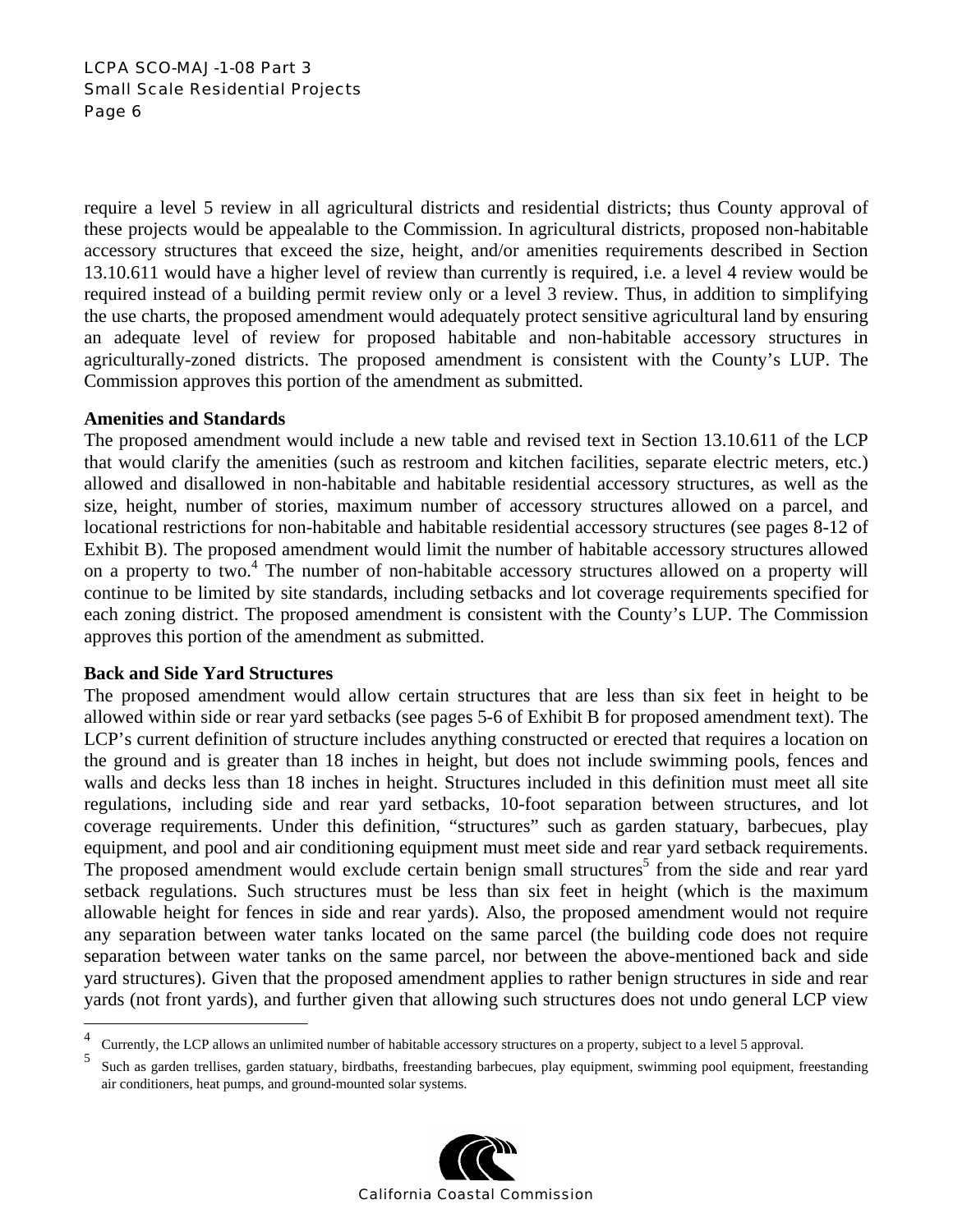and character policies that would continue to apply to these structures as appropriate, the proposed amendment should not have a negative impact on public views. Thus, the proposed amendment is consistent with the County's LUP. The Commission approves this portion of the amendment as submitted.

# **Second Residential Units**

#### **Occupancy and Income Restrictions**

The proposed amendment would delete income and occupancy restrictions for second residential units (see pages 13-14 of Exhibit B for proposed amendment text). The County states that requiring owners to enter into legally binding agreements to restrict occupancy of second units based on income or age acts as a deterrent to the development of second units. This portion of the proposed amendment raises no coastal issues and is consistent with the LUP. The Commission approves this portion of the amendment as submitted.

#### **Annual Cap of Second Units in Live Oak Area**

The proposed amendment would eliminate the annual cap of approval of no more than five second units in the Live Oak area of the County per year (see page 15 of Exhibit B for proposed amendment text). This requirement was implemented in the 1980s when there were legitimate concerns that the infrastructure in Live Oak was insufficient to support a substantial increase in density, and that such an increase in density would be inconsistent with Land Use Policy 2.1.4. However, in the last two decades, redevelopment projects undertaken in Live Oak have resulted in significant improvements to public infrastructure, including roadways, drainage systems, and sidewalks. Thus, there is no longer a need to cap additional second unit residential development in the Live Oak area. This portion of the amendment can be found consistent with LCP Land Use Policy 2.1.4. The Commission approves this portion of the amendment as submitted.

#### **Significantly Nonconforming Structures**

1

The proposed amendment would reclassify legal structures that exceed the zoning district's height limit by more than five feet from significantly nonconforming to nonconforming (see page 1 of Exhibit B for proposed amendment text). Significantly nonconforming structures<sup>6</sup> are considered to be detrimental to the general welfare of the County. However, a large number of houses in Santa Cruz County exceed the current height limit by more than five feet (due to changes in the way the County has measured height over the years) and are thus considered legal structures that are significantly nonconforming. Owners of legal significantly nonconforming structures find it extremely difficult to properly maintain or repair these structures because the regulations pertaining to legal significantly nonconforming structures require a level 5 review (public hearing, zoning administrator approval – see Exhibit C) for any structural alterations (such as roof repairs or replacement and other types of structural maintenance). It

<sup>6</sup> Which also include structures built over property lines, structures located within five feet of a structure on an adjoining property, or structures located within five feet of an existing or planned vehicular right-of-way.

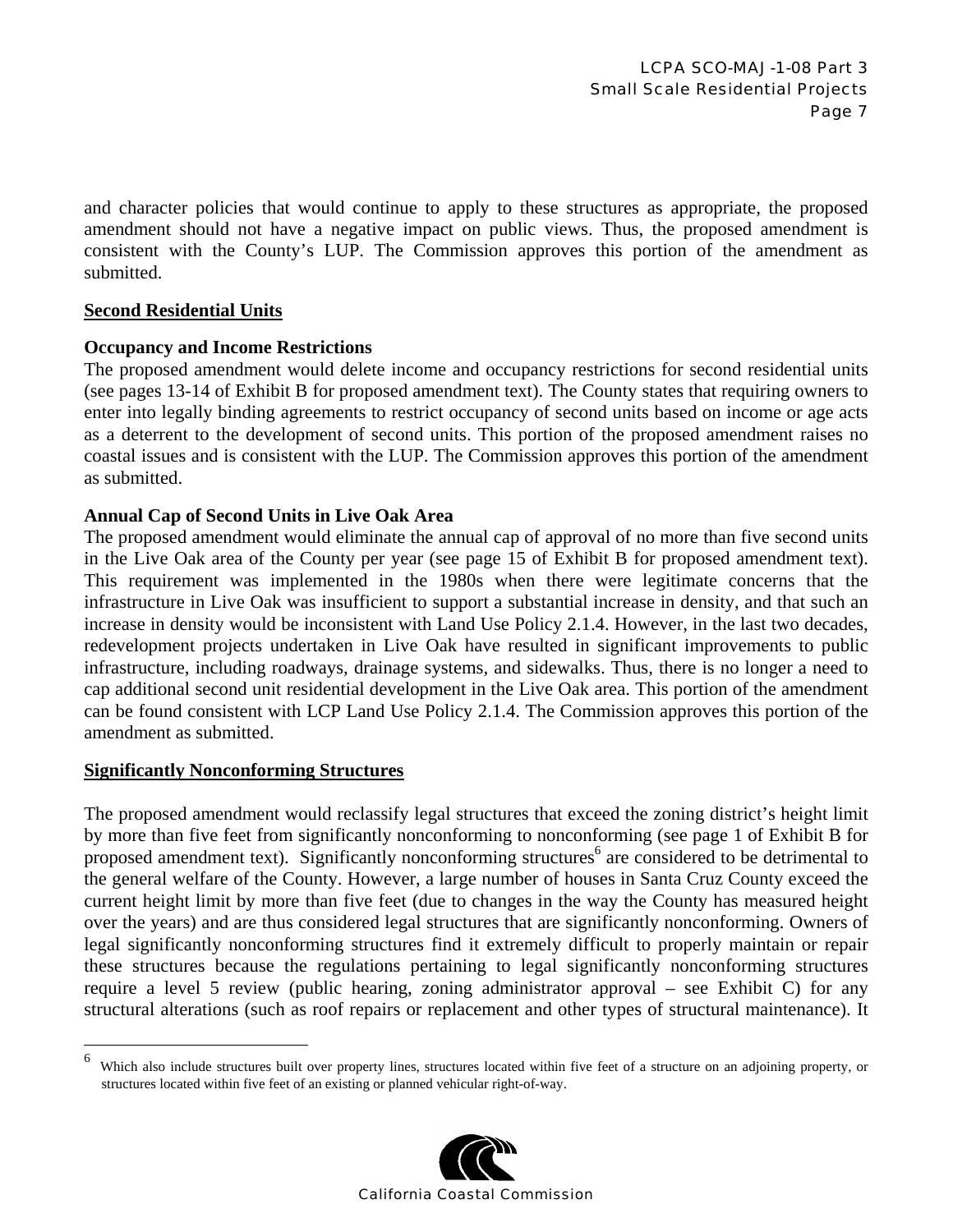# LCPA SCO-MAJ-1-08 Part 3 Small Scale Residential Projects Page 8

is clear that other types of legal significantly nonconforming structures, such as structures located across a property line, deserve enhanced scrutiny over and above that which applies to legal nonconforming structures. It is less clear why legal structures that exceed the height limit by more than five feet require more scrutiny than is required for nonconforming structures, especially since these structures were initially permitted by the County. The degree of nonconformity posed by legal structures exceeding the height limit by more than five feet is more appropriately classified as nonconforming. By being classified as nonconforming, owners of these structures will be able to make structural repairs with only a building permit. In any case, the LCP's visual and related policies would also continue to apply. The proposed change does not raise any coastal issues and is consistent with the LUP. The Commission approves this portion of the amendment as submitted.

# **Coastal Zone Regulations**

# **Residential Additions Greater than 500 Square Feet**

Currently the LCP requires a level 5 approval (conditional use; requires a public hearing; appealable to the Commission) for residential additions in the coastal zone that are greater than 500 square feet, regardless of whether the proposed addition is located in a mapped coastal appeal zone or not.<sup>7</sup> The proposed amendment would create an administrative approval process (Level 4 review – see Exhibit C for a description of review levels) for residential additions greater than 500 square feet that are located outside the Commission's mapped appeal jurisdiction (see page 17 of Exhibit B for proposed amendment text). However, if a member of the public requested a public hearing on such a project, that request would trigger a level 5 approval, meaning that approval of the project would be conditional and thus appealable to the Commission

It is likely that most residential additions greater than 500 square feet located outside of the Commission's mapped appeal jurisdiction do not raise any coastal issues, and thus a lower level of review is probably appropriate in most cases. However, if such a proposed addition did raise coastal issues, concerned members of the public would have the opportunity to request a public hearing on the project and could appeal the County's approval of the project to the Commission. Thus, the opportunity for the Commission to address any potential impacts to coastal resources from such residential additions would continue. Thus, the proposed change is consistent with the LUP. The Commission approves this portion of the amendment as submitted.

# **Miscellaneous**

 $\overline{a}$ 

# **Vehicular Right of Ways**

The proposed amendment would require discretionary approval (i.e., level 5 approval – see Exhibit C) for newly created parcels on an existing right-of-way that is less than 40 feet in width or for new vehicular right-of-ways that are less than 40 feet in width (see page 7 of Exhibit B for proposed

<sup>7</sup> Proposed residential additions or structures that are **less** than 500 square feet in size and are located outside the Coastal Commission's appeal jurisdiction are exempt from coastal permitting requirements pursuant to LCP Section 13.20.068.

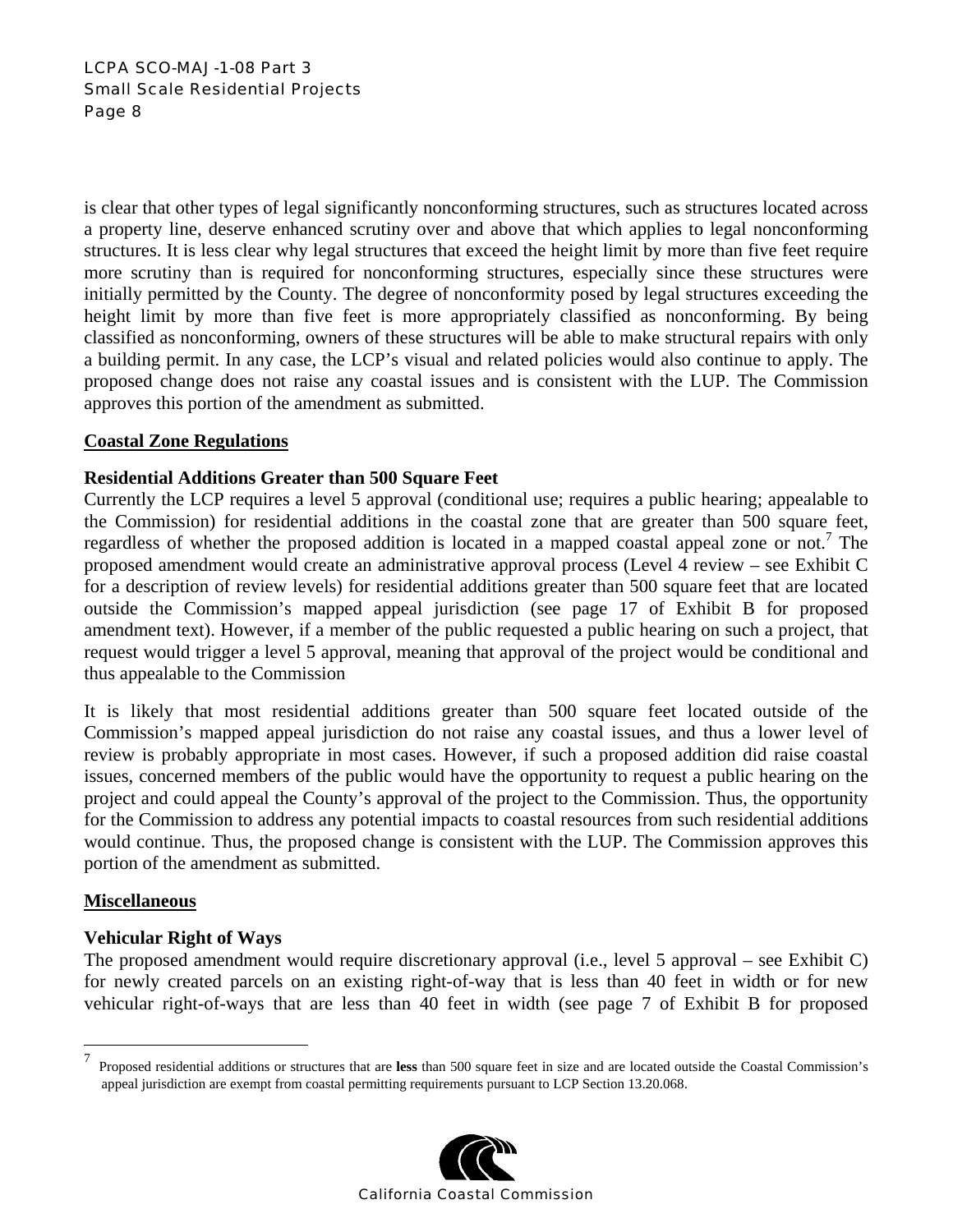amendment text). The proposed amendment would ensure adequate review, including a public hearing, to ensure that new development would include adequate vehicular access, consistent with Land Use Plan Policy 2.1.4. The Commission approves this portion of the amendment as submitted.

# **Fence Height on "Flag Lots"**

Currently, fence height in front yards is limited to three feet unless a level 3 (see Exhibit C) approval is obtained, while fences up to six feet in height are allowed in side yards and rear yards that do not abut a street or right-of-way. The proposed amendment would allow six-foot-tall fences in the front yards of "flag lots" (lots where the front yard does not abut a street – see page 8 of Exhibit B for proposed amendment text). On some County properties, such as corridor access lots, the front yard does not abut a street but instead is bordered by another property. Although technically a front yard by definition, these yards function more as side or rear yards. Because the front yard of a "flag lot" does not abut a street, allowing an increase in height of front yard fence of such "flag lots" will not impact views from public streets. As such, the proposed amendment will not have a detrimental impact on public views, and it is therefore consistent with the LUP. The Commission approves this portion of the amendment as submitted.

#### **Setback Requirements for Residential Additions Adjacent to Commercial Agricultural Land**

Section 16.50.095(b) of the LCP requires that all habitable development located adjacent to commercial agricultural land maintain a 200-foot buffer setback from the commercial agricultural land. Notwithstanding this provision, other subsections of this LCP section provide for a reduction in the required agricultural setback if certain findings can be made. The proposed amendment would allow residential additions, habitable accessory structures, or private recreational facilities (all not to exceed 1,000 square feet) within the 200-foot agricultural buffer as long as the new development does not extend farther into the agricultural buffer than the existing residential structure (see pages 17-18 of Exhibit B).

The LUP specifies that agriculture is the priority use within the County's coastal zone (along with coastal dependent development), and that residential use has the lowest priority within the coastal zone. The proposed amendment raises the concern that additional residential development adjacent to commercial agricultural land might have a detrimental impact on the continued use of that agricultural land due to conflicts between agricultural uses and adjacent residential uses on land not designated for agriculture. However, Section 16.50.090 of the County's LCP provides that the County shall require, prior to issuance of building permits for parcels located within 200 feet of agricultural lands, recordation of a "right-to-farm" acknowledgement by the owners of the property on a form approved by the building official, or evidence that a "right-to-farm" statement has been made part of the parcel deed. This requirement should provide adequate protection of commercial agricultural land from adjacent residential development, including new additions that do not encroach any further into the agricultural buffer setback than the existing residence. The proposed amendment is consistent with the LUP. The Commission approves this portion of the amendment as submitted.

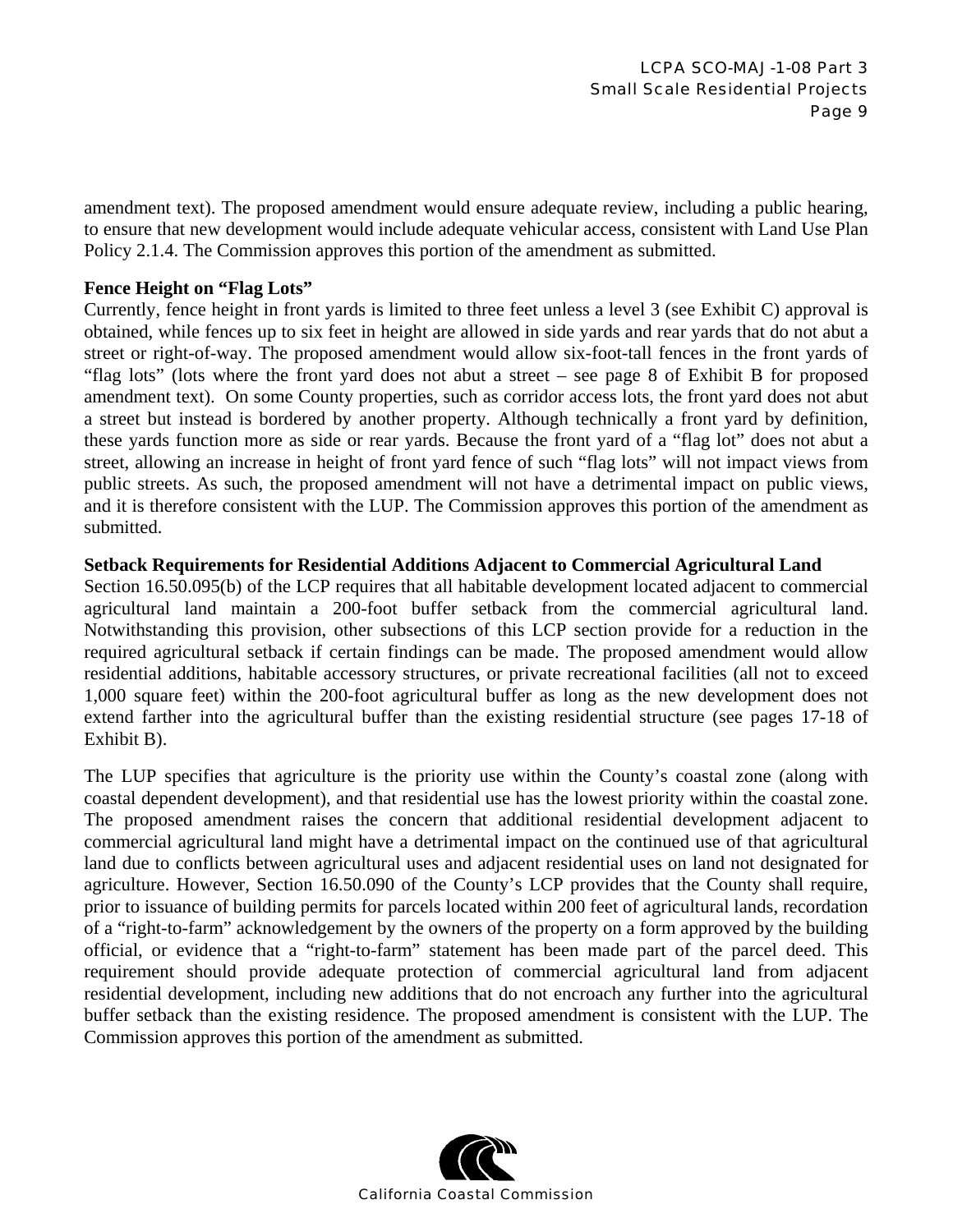# C. California Environmental Quality Act (CEQA)

The Coastal Commission's review and development process for LCPs and LCP amendments has been certified by the Secretary of Resources as being the functional equivalent of the environmental review required by CEQA. Therefore, local governments are not required to undertake environmental analysis of proposed LCP amendments, although the Commission can and does use any environmental information that the local government has developed. CEQA requires that alternatives to the proposed action be reviewed and considered for their potential impact on the environment and that the least damaging feasible alternative be chosen as the alternative to undertake.

The County, acting as lead CEQA agency, determined that the proposed LCP amendment was categorically exempt from the requirements of CEQA pursuant to Section 15061(b)(3) of the CEQA Guidelines. This staff report has discussed the relevant coastal resource issues with the proposal. All public comments received to date have been addressed in the findings above. All above findings are incorporated herein in their entirety by reference.

As such, there are no additional feasible alternatives or feasible mitigation measures available which would substantially lessen any significant adverse environmental effects which approval of the amendment would have on the environment within the meaning of CEQA. Thus, the proposed amendment will not result in any significant environmental effects for which feasible mitigation measures have not been employed consistent with CEQA Section  $21080.5(d)(2)(A)$ .

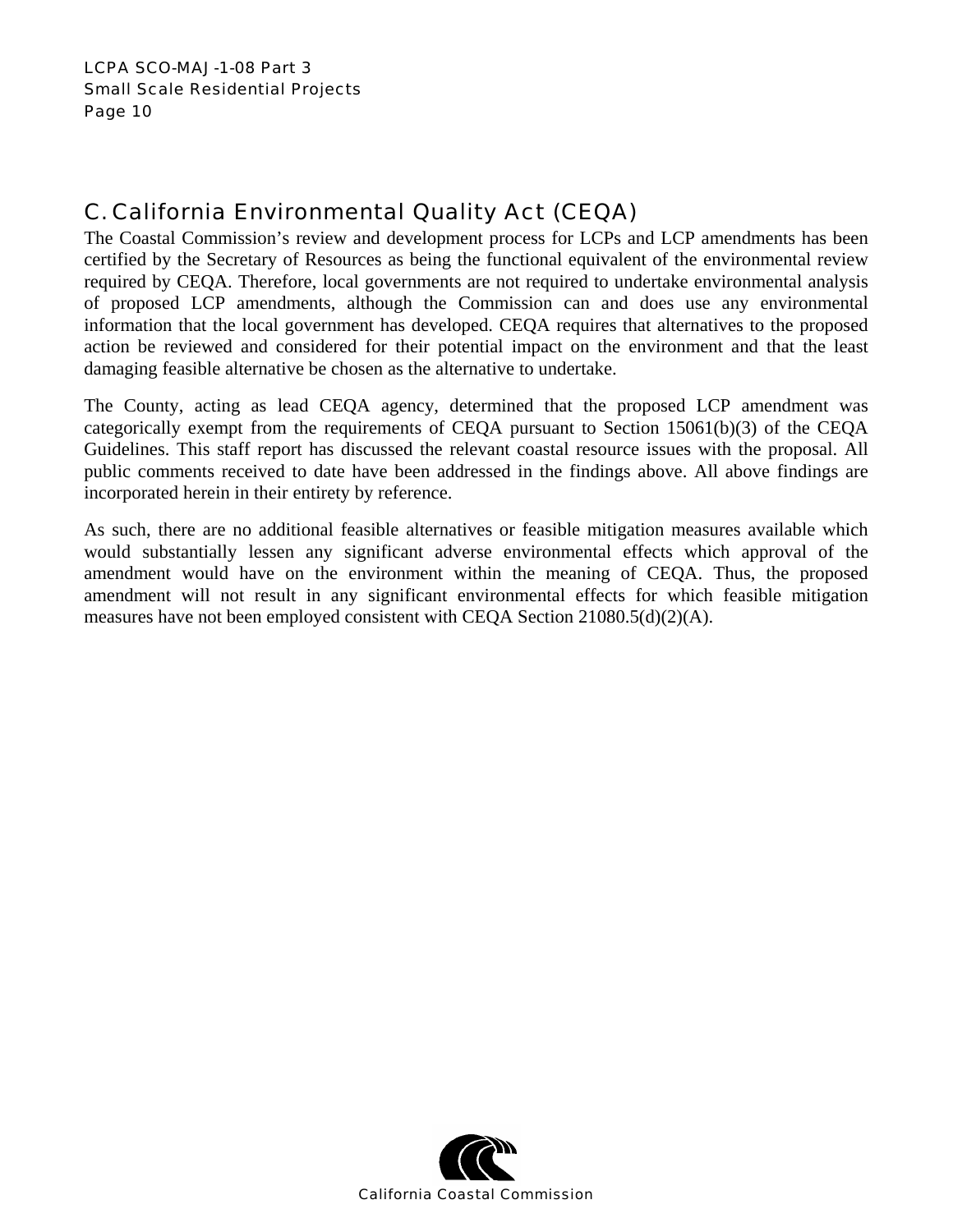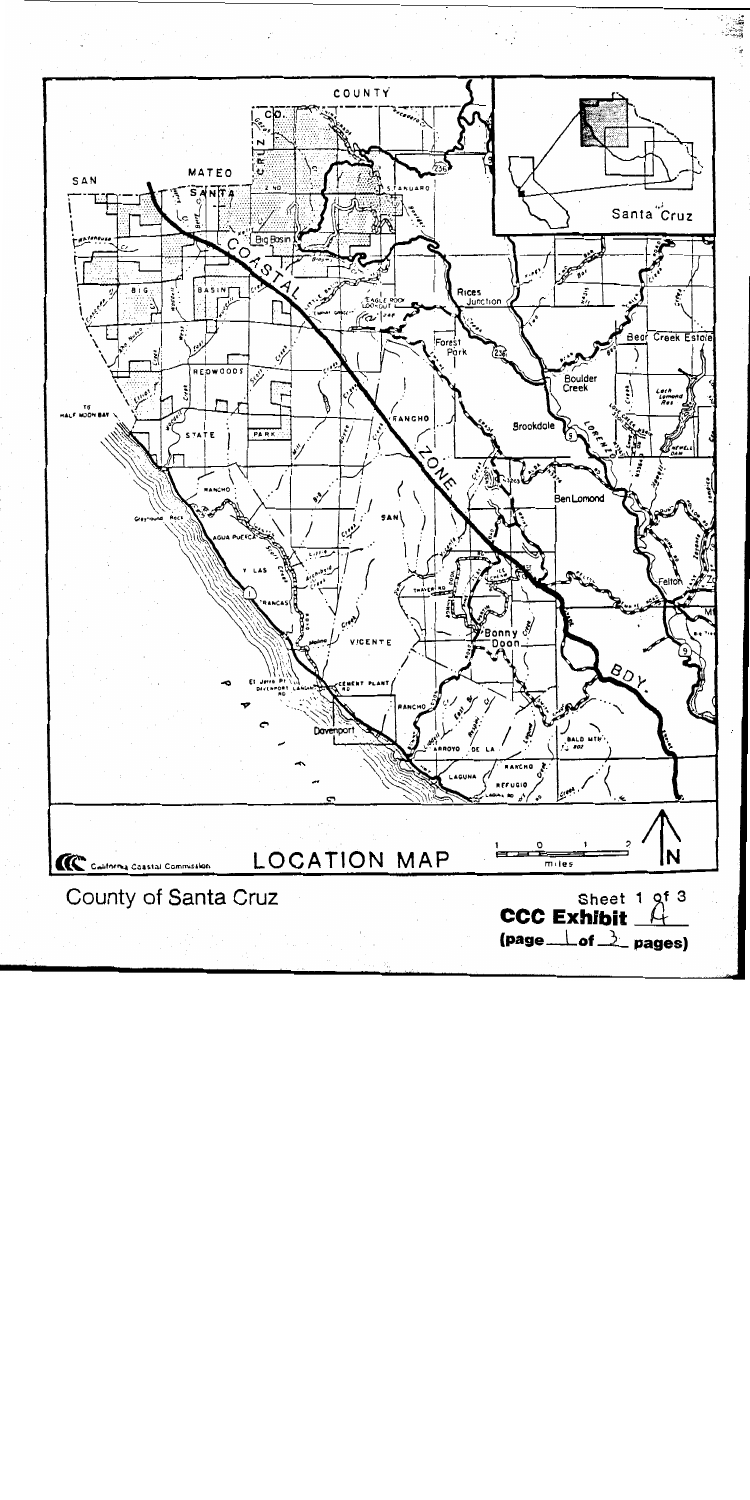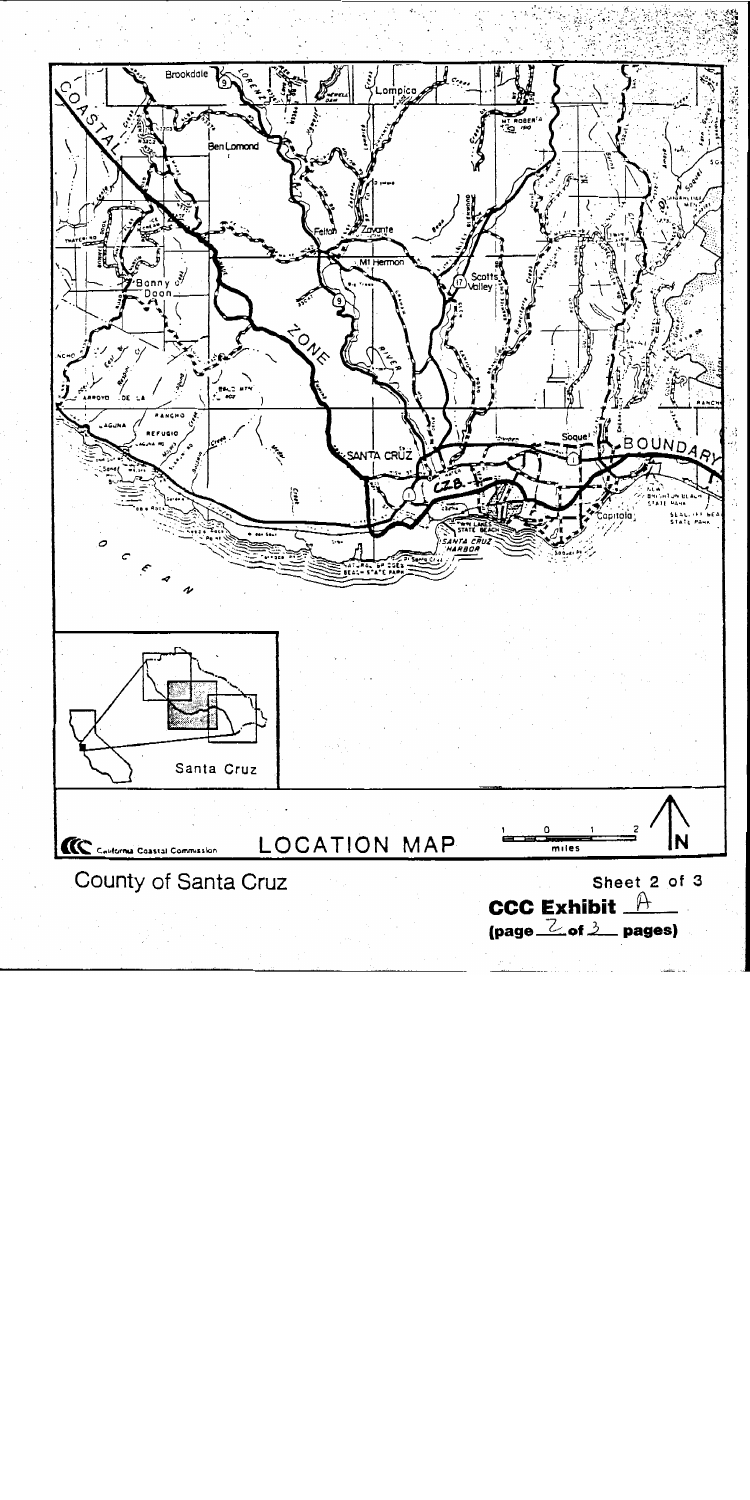

| CCC Exhibit $H$                             |  |
|---------------------------------------------|--|
| (page $\frac{3}{2}$ of $\frac{3}{2}$ pages) |  |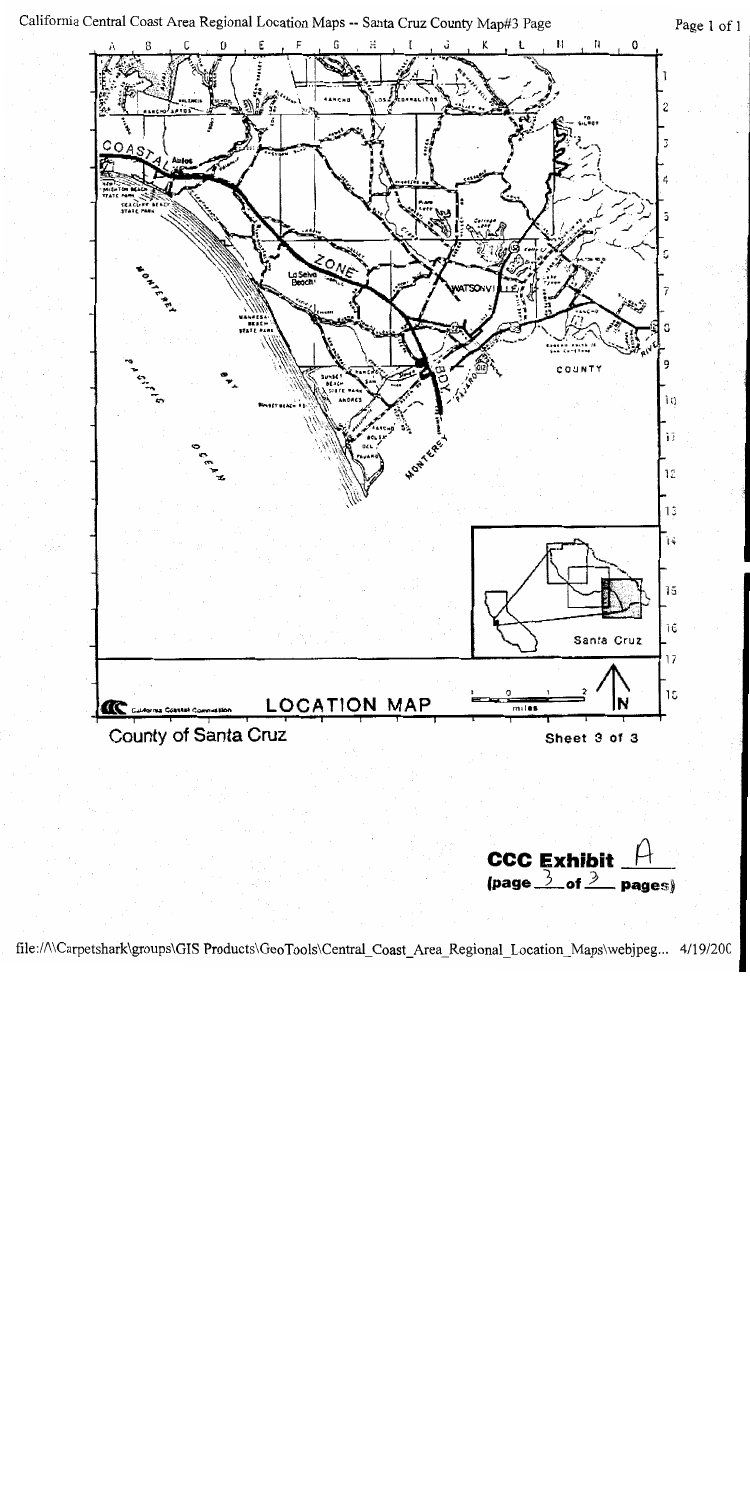Exhibit A to AllAUTHENT

 $\frac{1}{2}$  (page  $\frac{1}{2}$  of  $\frac{1}{2}$  pages)

3

0616

#### ORDINANCE NO.

# AN ORDINANCE AMENDING VARIOUS SECTIONS OF SANTA CRUZ COUNTY CODE CHAPTERS 13.10, 13.20 AND 16.50 REGARDING REGULATIONS FOR SMALL-SCALE RESIDENTIAL PROJECTS

The Board of Supervisors of the County of Santa Cruz ordains as follows:

#### **SECTION I**

Subsection (k) of Section 13.10.265 of the Santa Cruz County Code is hereby amended to read as follows:

(k) For the purposes of this section, a structure is significantly nonconforming if it is any of the following:

- 1. Located-within five feet of a vehicular right-of-way;
- 2. Located across a property line;
- 3. Located within five feet of another structure on a separate parcel; or
- 4. Located within five feet of a planned future public right-of-way improvement (i.e. an adopted plan line).; or,
- 5. Exceeds the allowable height limited by more than 5 feet.

#### **SECTION II**

Section 13.10.312(b), Agricultural Uses Chart, Uses in agricultural districts, Allowed Uses, of the Santa Cruz County Code is hereby amended by revising the category "Habitable accessory structure, 640 square feet or less subject to the provisions of Section 13.10.611" to read as follows:

Habitable accessory structure when incidental BP/5 BP/5 BP/5 to a residential use and not for agricultural purposes, 640 square feet or less subject to the provisions of Section 13.10.611

#### **SECTION III**

Section 13.10.312(b), Uses in agricultural districts, Allowed Uses, of the Santa Cruz County Code is hereby amended by repealing the category "Habitable accessory structures greater than 640 feet, subject to the provisions of Section 13.10.611 (see farm outbuildings)".

Habitable accessory structures greater than 640 feet, subject to the provisions of Section 13-10.611 (see farm outbuildings) **CCC Exhibit**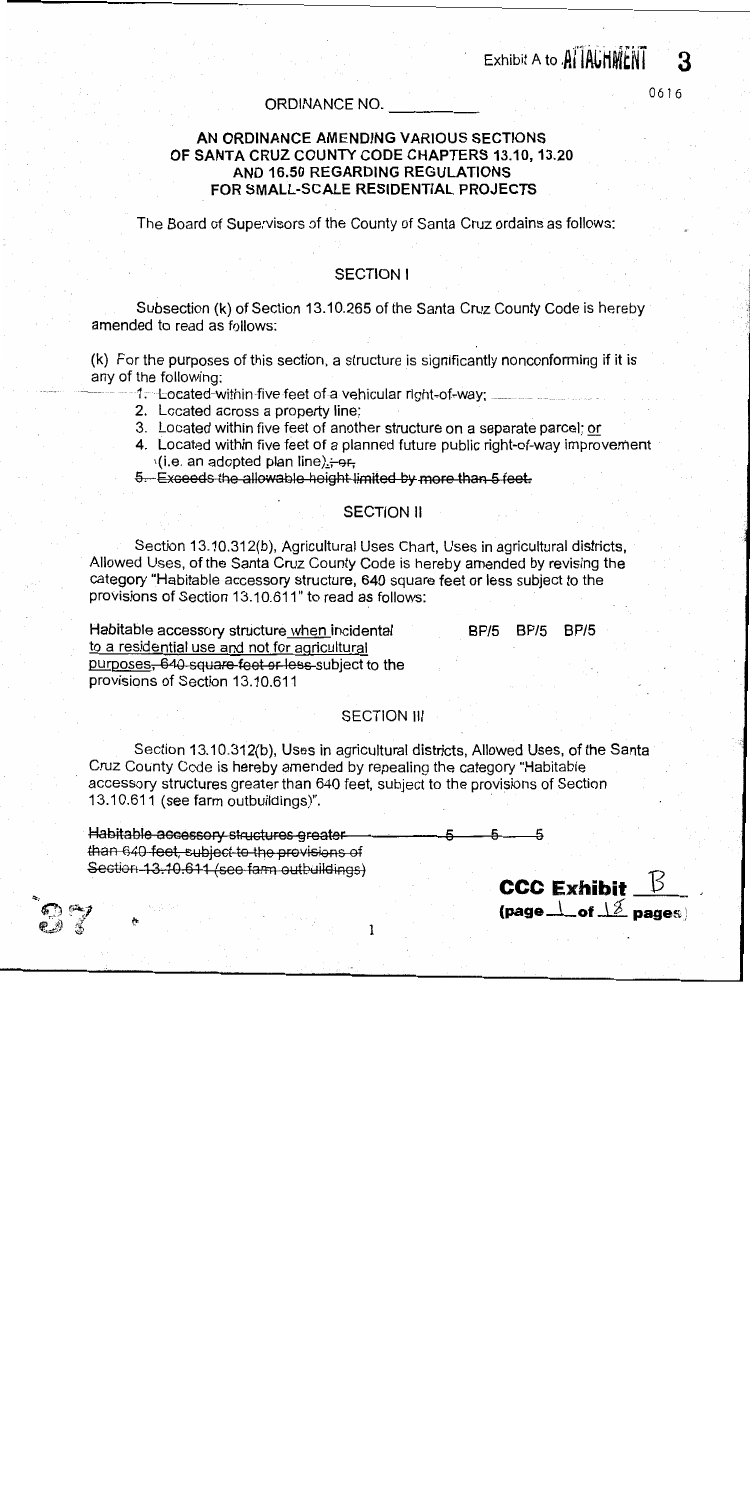# ATTACHMENT R

#### **SECTION IV**

Section 13.10.312(b), Uses in agricultural districts, Allowed Uses, of the Santa Gruz County Code is hereby amended by revising the category "Non-habitable accessory structure when incidental to a residential use and not for agricultural purposes" to read as follows:

BP/4 BP/4 BP/4 Non-habitable accessory structure when incidental to a residential use and not for agricultural purposes (subject to the provisions of Section 13.10.611 and  $13.10.313(a)$ ). BP2 BP2 BP2 Total area of 500 square feet or less Total area of 501-to 1,000 square feet  $BP3$   $BP3$   $BP3$ Total area of more than 1,000 square feet  $\frac{3}{2}$  $\rightarrow$ 

# **SECTION V**

Section 13.10.322(b), Residential uses, Allowed uses, of the Santa Cruz County Code is hereby amended by revising the category "Accessory structures and uses, including:" to read as follows:

Accessory structures and uses, including:

One Accessory structure, habitable (subject to Sections 13.10.611 and 13.10.323 installation of certain plumbing fixtures may require Level 4 approval)

Total area of 640 square feet or less and not to exceed 1-story and 17 feet in height

Total area of more than 640 square feet or exceeding 1-story or 17 feet in height

Accessory structures-, non-habitable outside the Urban Services Line and Rural Services Line (subject to Sections 13.10.611 and 13.10.323; installation of certain plumbing fixtures may require Level 4 approval) comprised of:

BP/5 BP/5 BP/5 BP/5 BP/5

BP3. **BP3**  $BPS$ 

**CCC Exhibit**  $\frac{B}{2}$ (page  $\geq$  of  $\frac{18}{3}$  pages)

 $\overline{2}$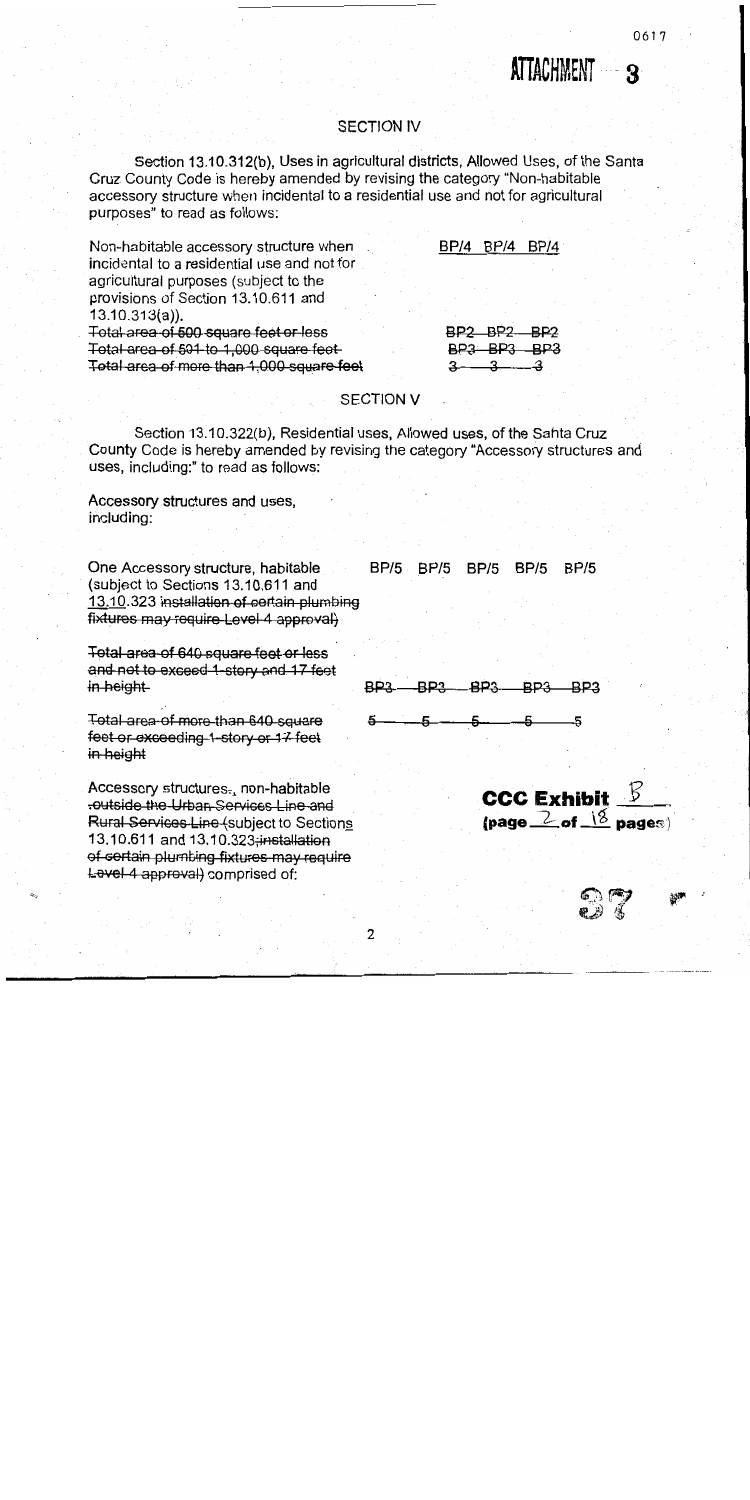# Exhibit A to ATTACHMENT

Animal enclosures: barns, stables, paddocks, hutches and coops (subject to the provisions of Section 13.10.641 Stables and Paddocks; .643 Animal Keeping in the RA Zone; .644 Family Animal Raising: .645 bird and small animal raising; 646 Turkey Raising: these provisions require Level 5 in some cases).

In the R-1 Zone District, applications for non-habitable accessory structures exceeding specified size, height or story restrictions shall be processed at Level 4 outside the USL, and at Level 5 inside the USL. When total area of the structure is:

1,000 square feet or less

more than 1,000 square feet

Carports, detached; garages, detached; garden structures; storage sheds (subject for to Sections 13.10.611 and 13.10.323, installation of certain plumbing fixtures may require Level 4 approval) when total area of structure is: In the R-1 Zone District, applications for non-habitable accessory structures exceeding specified size, height or

story restrictions will be processed at Level 4 outside the USL, and at Level 5 inside the USL.

1,000 square feet or less

Accessory-structures, non-habitable. inside the Urban Services Line and Rural Services Line (subject to Section 13.10.611 and 13.10.323; installation of certain plumbing fixtures may require Level 4 approval) comprise of:

BP/4 BP/4 BP/4/5

0618

႙

**BP3 BP3 BP3** BP3 BP/4 BP/4 BP/4/5

 $BP/5$  $BP/5$ 

BP3 BP3 BP3 -BP3 BP3

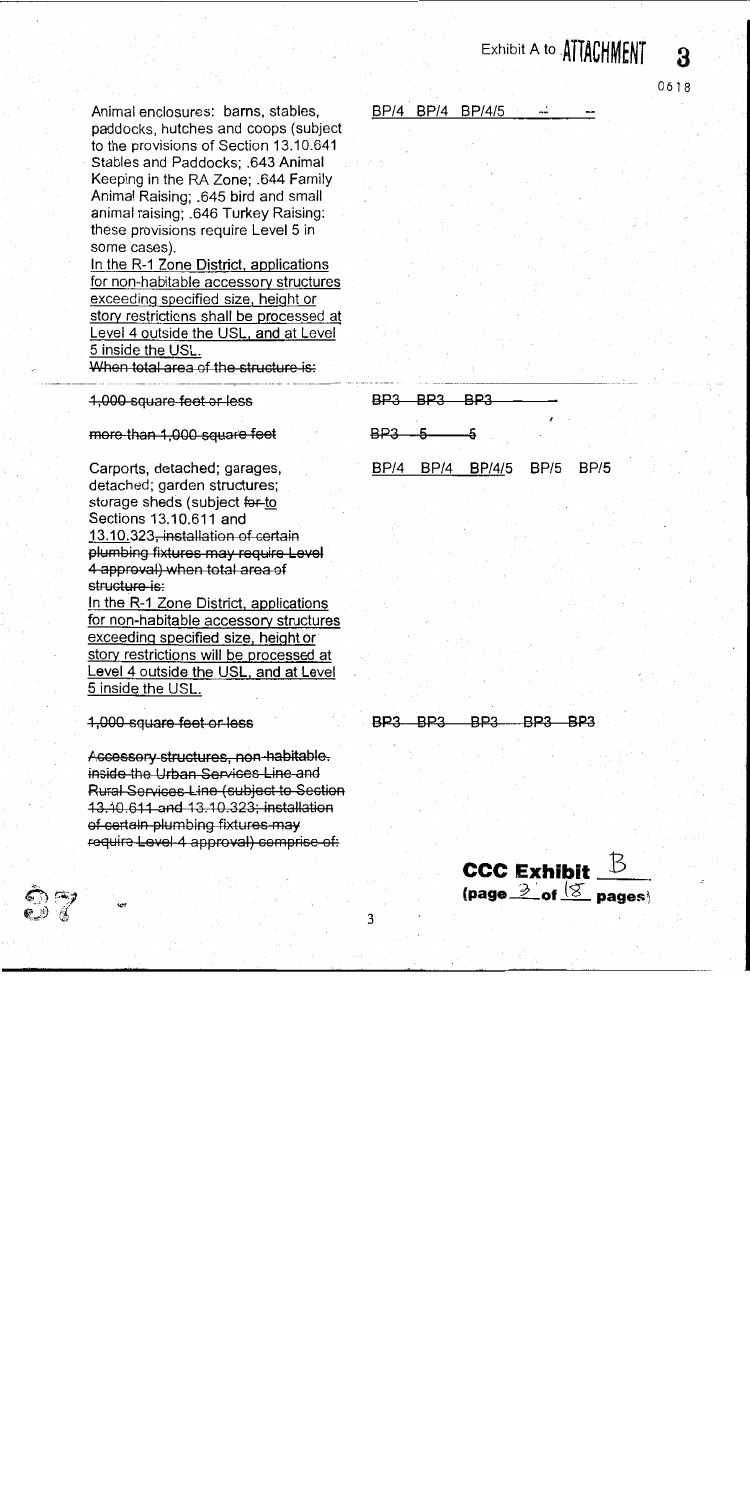Exhibit A to **ATTACHMENT** 3

Animal enclosures: barns, stables paddocks, hutches and coops (subject to the provisions of Sections 13.10.641 Stables and Paddocks; .643 Animal Keeping in the RA-Zone; 644 Family Animal Raising; .645 bird and small animal raising: 646 Turkey Raising: these provisions require Level 5 in some cases).

When total area of the structure-is:

1,000 square feet or less

more than 1,000-square feet

Carports, detached; garages, detached: garden structures: storage sheds (subject for Sections 13.10.611 and 323. installation of certain plumbing fixtures may require Level 4 approval) when total area of structure is: 640 square feet or less BP3 BP3 BP3 BP3 BP3

more than 640 square feet- $5 - 5 - 5$  $\overline{a}$ 

Air strips (see Section 13.10.700-A definition)

Parking, including:

Parking, on-site, for principal permitted uses (subject to Sections 13.10.550 et seq.) Parking, on-site, for non-principal

permitted uses (subject to Sections 13.10.580 et seg.)

Recycling collection facilities in association with a permitted community or public facility, subject to Section 13.10.658, including: reverse vending machines

0619



BP<sub>1</sub> BP<sub>1</sub> BP<sub>1</sub> BP<sub>1</sub> BP<sub>1</sub>

BP<sub>2</sub>

4

BP<sub>2</sub>

4

BP<sub>2</sub>

4

CCC Exhibit  $\sqrt{5}$ 

 $\frac{4}{100}$  of  $\frac{10}{100}$  pages

7

BP<sub>2</sub>

4.

7

BP<sub>2</sub>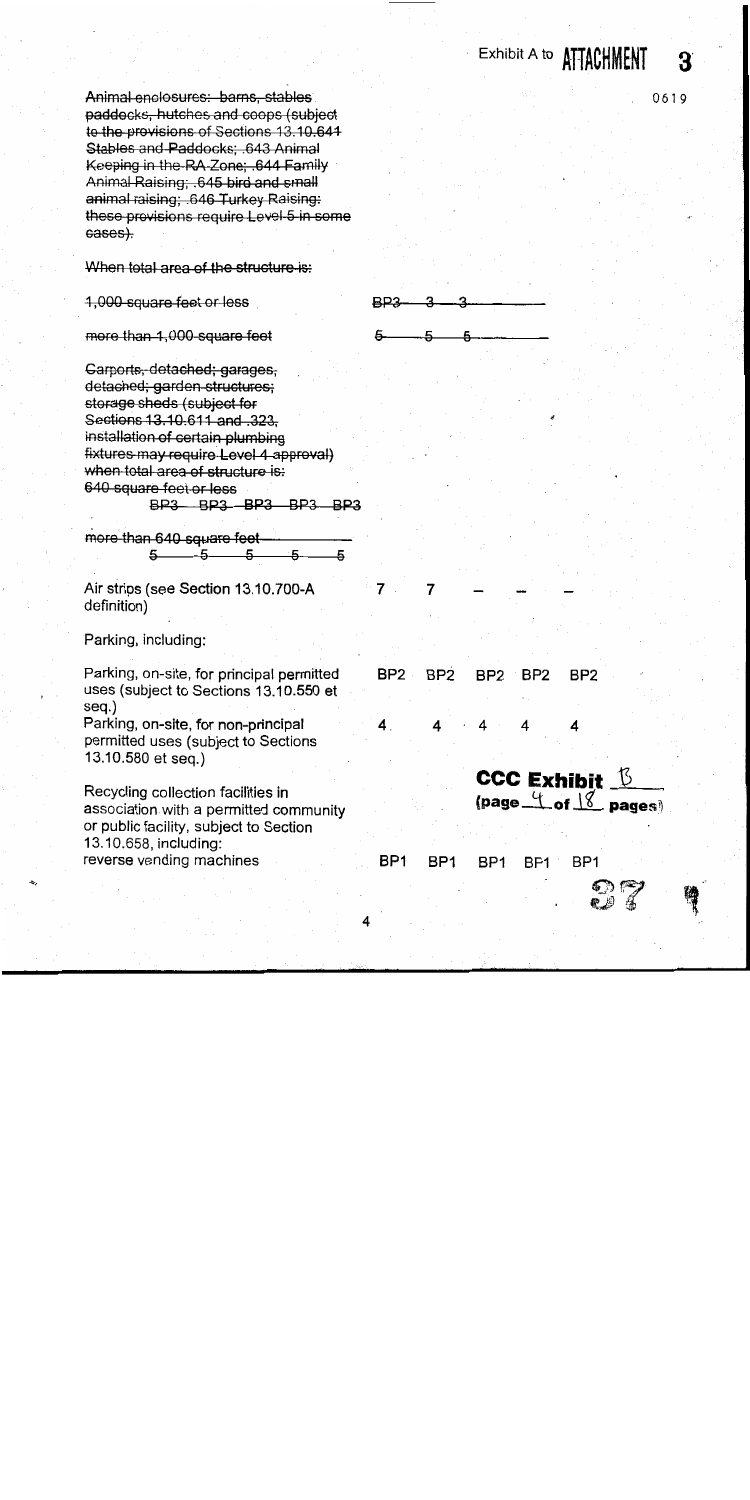|                                                                                                                                                                      |                                    |                                    | Exhibit A to <b>AllAUTINEN</b>     |    |        |      |  |
|----------------------------------------------------------------------------------------------------------------------------------------------------------------------|------------------------------------|------------------------------------|------------------------------------|----|--------|------|--|
| small collection facilities                                                                                                                                          | 3                                  | З                                  | 3                                  | 3  | 3      | 0620 |  |
| Signs, including:                                                                                                                                                    |                                    |                                    |                                    |    |        |      |  |
| Signs for non-principal permitted uses<br>(subject to Sections 13.10.580, et seq.)<br>Signs for principal permitted uses (subject<br>to Sections 13.10.580, et seq.) | 4<br>$\mathsf{P}$                  | 4<br>P                             | P                                  | P. | 4<br>P |      |  |
| Storage tanks, water or gas, for use<br>of persons residing on site                                                                                                  |                                    |                                    |                                    |    |        |      |  |
| less than 5,000 gallons<br>more than 5,000 gallons                                                                                                                   | BP <sub>2</sub><br>BP <sub>3</sub> | BP <sub>2</sub><br>BP <sub>3</sub> | BP <sub>2</sub><br>BP <sub>3</sub> |    |        |      |  |
| Swimming pools, private and<br>accessory equipment <sup>.</sup>                                                                                                      | BP3                                | BP <sub>3</sub>                    | BP <sub>3</sub>                    |    |        |      |  |

## **SECTION VI**

Subsection 13.10.323(e)6(B) of the Santa Cruz County Code is hereby amended to read as follows:

#### (B) Side and Rear Yards.

- An accessory structure which is attached to the main building shall be i. considered a part thereof, and shall be required to have the same setbacks as the main structure.:
- A detached accessory structure which is located entirely within the required <u>ii. </u> rear yard and which is smaller than one hundred twenty (120) square feet in size and ten (10) feet or less in height may be constructed to within three feet of the side and rear property lines.
- <u>iii.</u> Garden trellises, garden statuary, birdbaths, freestanding barbeques, play equipment, swimming pool equipment, freestanding air conditioners, heat pumps and similar HVAC equipment and ground-mounted solar systems, if not exceeding six (6) feet in height, are not required to maintain side and rear yard setbacks and are excluded in the calculation of allowable lot coverage.

# **SECTION VII**

Subsection 13.10.323(e)6(C) of the Santa Cruz County Code is hereby amended to read as follows:

(C) Separation. The minimum distance between any two detached structures shall be ten (10) feet with the following exceptions:



**ATTAPUMENT**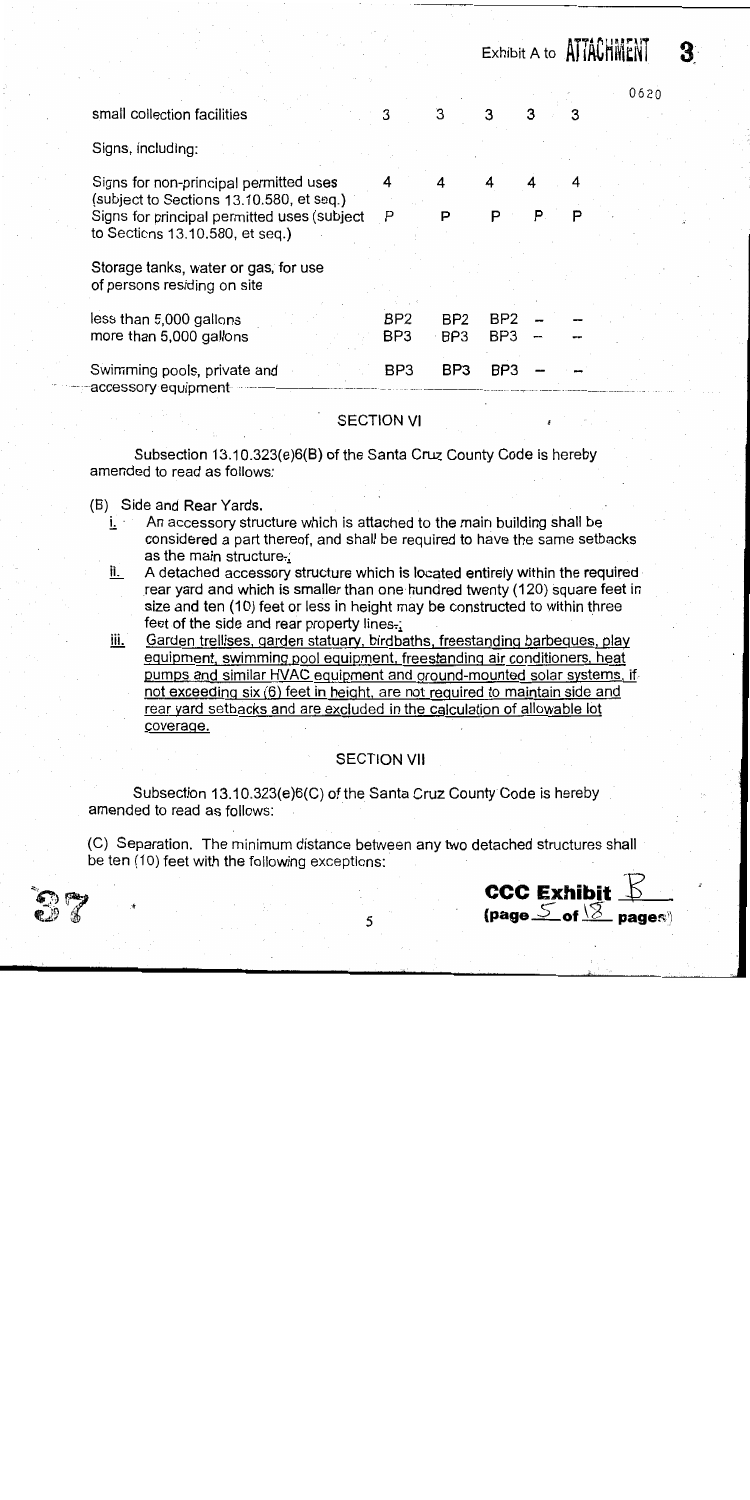Eeaves, chimneys, cantilevered, uncovered, unenclosed balconies, porches, 0621 i. decks and uncovered, unenclosed stairways and landings may encroach three feet into the required ten (10) foot separation.;

No separation is required between water tanks located on the same parcel; ii. No separation is required between garden trellises, garden statuary, iii. birdbaths, freestanding barbeques, play equipment, swimming pool equipment, freestanding air conditioners, heat pumps and similar HVAC equipment and ground-mounted solar systems and other structures located

on the same parcel.

#### **SECTION VIII**

Section 13.10.332(b), Uses in commercial districts, Allowed uses, of the Santa Cruz County Code is hereby amended by revising the category "Accessory structures, non-habitable, not including warehouses (subject to Section 13.10.611)" to read as follows:

Accessory structures, non-habitable, not including warehouses (subject to Section  $43.10.641$ 

| Less than 500 sq. ft.      |  |  |  |  |   |
|----------------------------|--|--|--|--|---|
| $500 - 2,000$ sq. ft.      |  |  |  |  |   |
| Greater than 2,000 sq. ft. |  |  |  |  | Ю |
|                            |  |  |  |  |   |

## **SECTION IX**

Section 13.10.342(b), Uses in industrial districts, Allowed uses, of the Santa Cruz County Code is hereby amended by revising the category "Accessory structures, non-habitable, subject to Section 13.10.611, including:" to read as follows:

Accessory structures, non-habitable, subject to Section 13.10.611, including:

Outdoor storage, incidental, screened from public streets

Parking, on-site, developed in accordance with Sections 13.10.550 et seq.

Signs in accordance with Section 13.10.581 Storage, incidental, or non-hazardous materials within an enclosed structure.

4/5/6\*  $4/5/6*$  $4/5/6"$ 

CCC Exhibit  $\mathbb B$ (page  $\frac{6}{5}$  of  $15$  pages)

Exhibit A to . ATTACHMENT

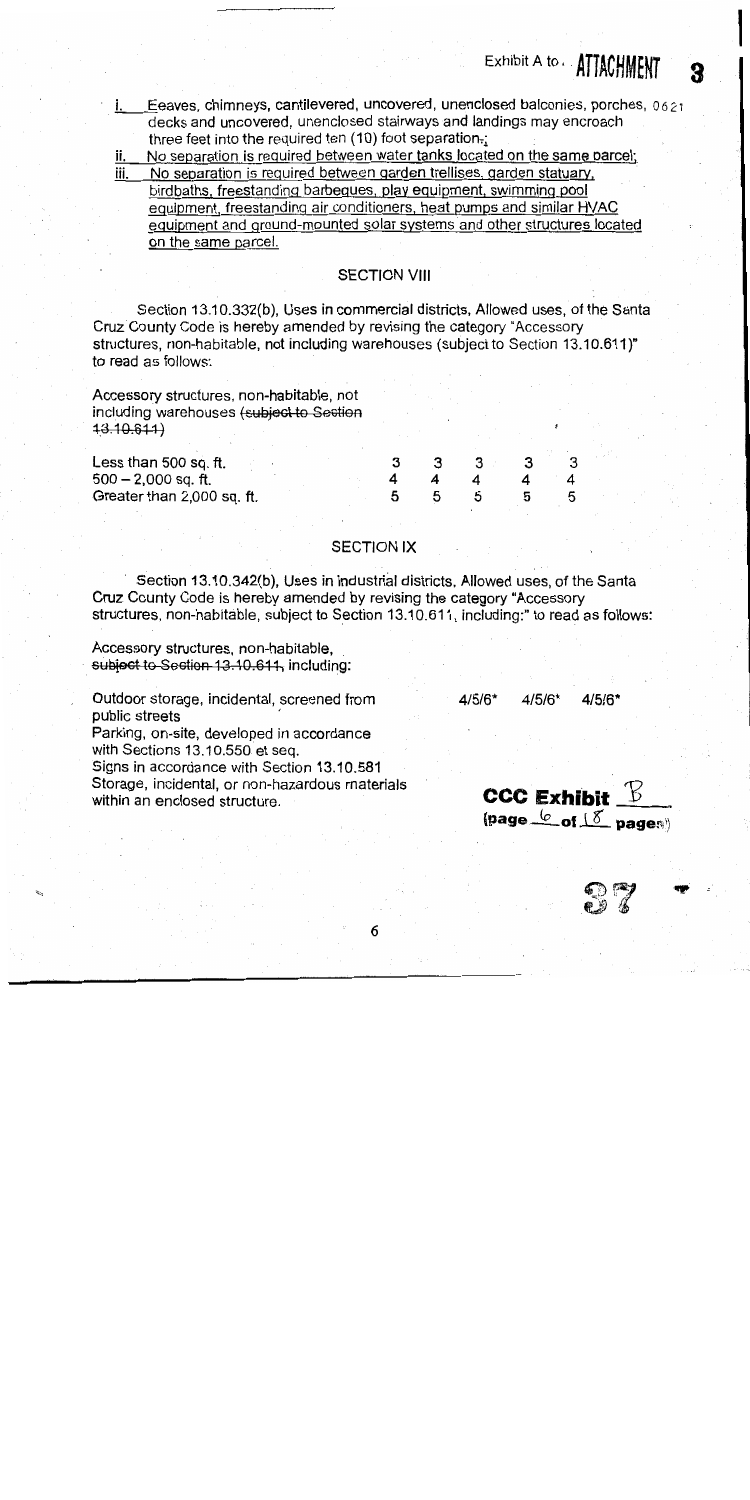# Exhibit A to . ATTACHMENT

## **SECTION X**

Section 13.10.342(b), Uses in industrial districts, Allowed uses, of the Santa Cruz County Code is hereby amended by revising the category "Accessory structures, habitable, subject to Section 13.10.611, including:" to read as follows:

Accessory structures, habitable, subject to-4 Section 13.10.611, including:

Watchman's living quarters, one, located on the same site and incidental to an allowed use

#### **SECTION XI**

Section 13.10.352(b), Uses in the Parks, Recreation and Open Space zone district, Allowed uses, of the Santa Cruz County Code is hereby amended by revising the category "Accessory structures, pursuant to a Master Site Plan according to Section 13:10.355, such as:" to read-as follows:

Accessory structures, pursuant to a Master Site Plan according to Section 13.10.355, such as:

4AP

## Accessory structures, non-habitable (subject to Section  $43.10.611$

Parking, on-site, for an allowed use, in accordance with Section 13.10.550 et seq.

Signs, in accordance with Section 13.10.582

#### **SECTION XII**

Section 13.10.521 of the Santa Cruz County Code is hereby amended to read as follows:

(a) Right-of-Way Access. A parcel, newly created by a tentative map or conditional certificate of compliance, may not be used as a building site unless it has its principal frontage on a public street or on a private right-of-way at least 40 feet wide, or if it is located on a private right-of-way-less than 40-feet in width and developed properties are located beyond the property on the same right of way, nor may a new vehicular right-of-way be created less than 40-feet in width or unless a Level III-V Use Approval is obtained for principal frontage and access on a narrower right-of-way. For any project requiring a subdivision or minor land division tentative map approval, or a conditional certificate of compliance, use of streets not meeting the minimum County standard shall require approval of a roadway exception processed pursuant to Section 15,10,050(f). Streets-improved and used as a street prior to July 1962 are exempt from this provision.



#### $\overline{7}$

0622

વ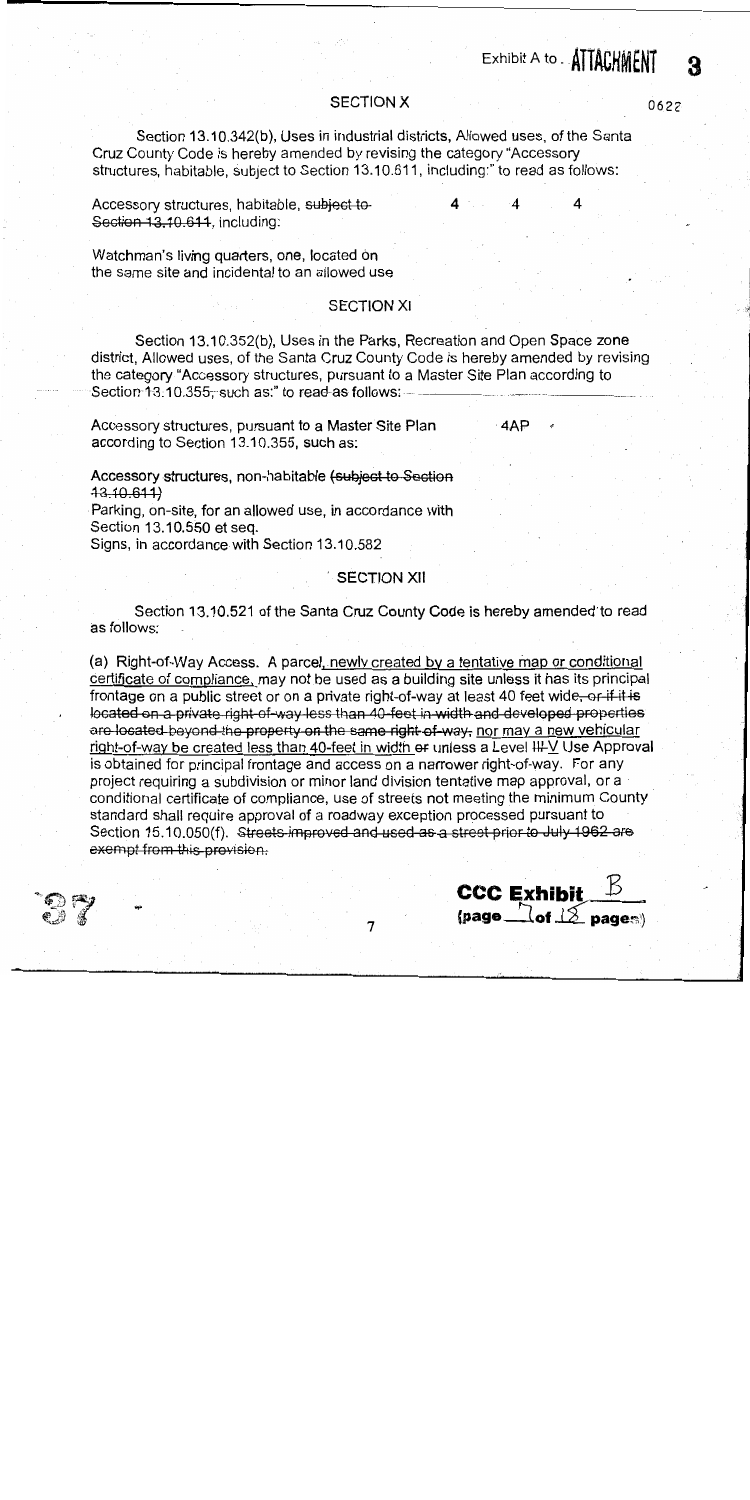# **SECTION XIII**

0623

Я

Subsection (c)(2) of Section 13.10.525 of the Santa Cruz County Code is hereby amended to read as follows:

 $(2)$  Except as specified in Sections 13.10.525 $(c)(3)$ , and 16.50.095, no fence and/or retaining wall shall exceed six feet in height if located within a required side or, rear or front yard not abutting on a street, and no fence, hedge, and/or retaining wall shall exceed three feet in height if located in a front yard abutting a street or other yard abutting a street, except that heights up to six feet may be allowed by a Level III Development Permit approval, and heights greater than six feet may be allowed by a Level V Development Permit Approval. (See Section 12.10.070(b) for building permit requirements.)

# **SECTION XIV**

Section 13.10.611 of the Santa Cruz County Code is hereby amended to read as follows:

(a) Purpose. It is the purpose of this Section to provide for the orderly regulation of residential accessory structures allowed as a use in any zone district, to insure that accessory structures are subordinate and incidental to the main structure or main use of the land, and to provide notice to future and current property owners that illegal conversion of any accessory structure is subject to civil penalties.

(b) Application Requirements.

- (1) The proposed use of the structure shall be identified.
- (2) Applications for habitable accessory structures and non-habitable accessory structures shall be processed as specified in the use chart for-appropriate zone district Tables One and Two of this Section.
- (c) Restriction on Accessory Structures.
	- (1) Any accessory structure shall be clearly appurtenant, subordinate and incidental to the main structure or main use of the land as specified in the purposes of the appropriate zone district... with the exception that a nonhabitable accessory structure not exceeding 12 feet in height or 600 square feet in size shall be allowed in the absence of a main structure or main use of the land.
	- (2) Regulations on amenities for accessory structures on parcels with a main residence are as indicated in Table One:



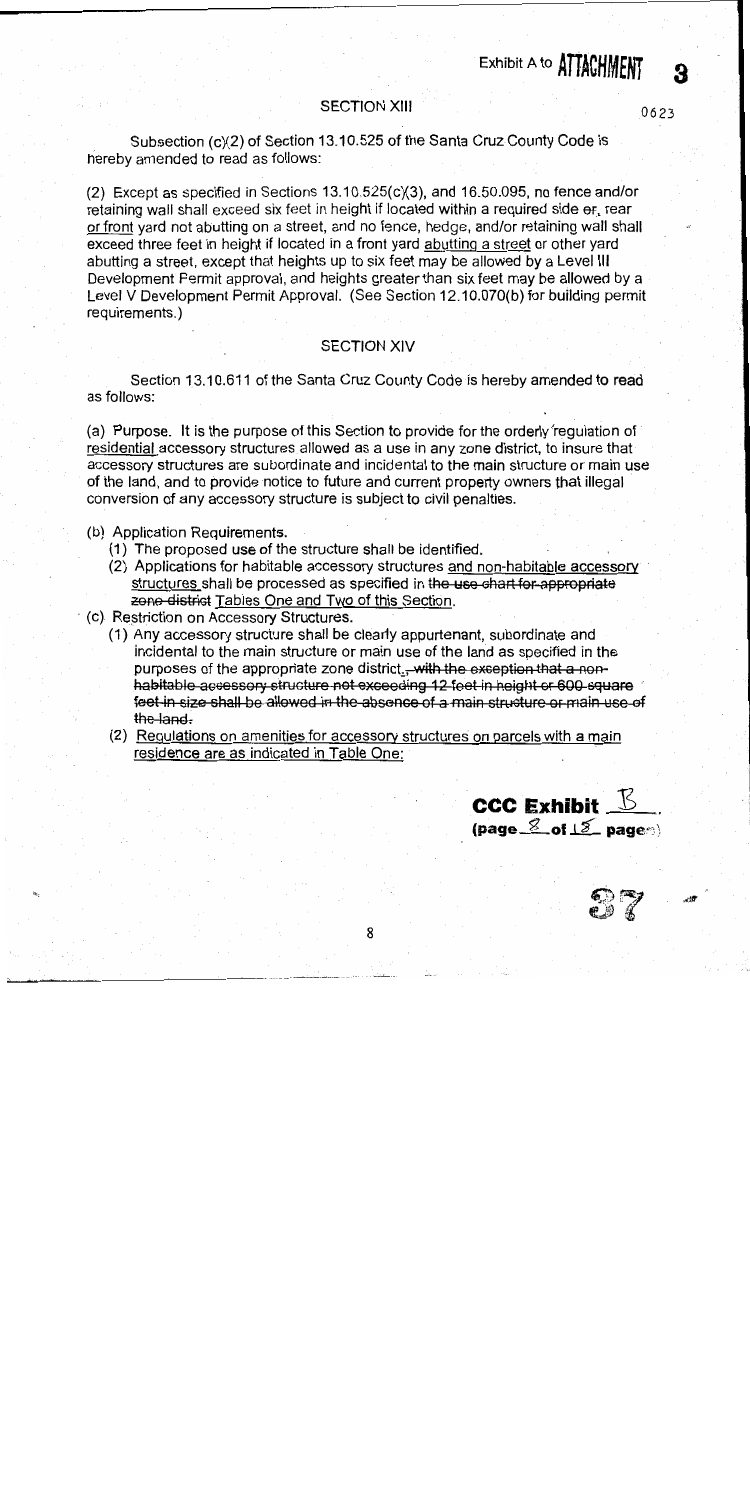Exhibit A to . **ATTACHMENT** 

0624

 $\mathbf{R}$ 

#### Section 13.10.611(c)(2) **TABLE ONE AMENITIES REGULATIONS AMENITY NON-HABITABLE HABITABLE SINK** Allowed Allowed **TOILET** Pool cabanas: Allowed Not Allowed unless a Level IV All other uses: Not allowed use approval is obtained (see unless a Level IV use approval is  $(13.10.611 \, (c)(6))$ . obtained (see 13.10.611 (c)(6)). SHOWER AND/OR Pool cabanas: Allowed Not allowed **BATHTUB** All other uses: Not allowed WASHER/ DRYER AND Allowed Allowed **WATER HEATER** INSULATION/ SHEET Both allowed Both required **ROCK OR OTHER FINISHED WALL COVERING BUILT IN** Not allowed Heating: Required **HEATING/COOLING** Cooling: Allowed KITCHEN FACILITIES. Not allowed Not allowed **EXCLUDING SINK, AS DEFINED IN 13.10.700-K ELECTRICAL SERVICE** 100A/220V/single phase 100A/220V/single phase **MAXIMUM** maximum unless a Level IV use maximum unless a Level IV use approval is obtained approval is obtained **SEPARATE ELECTRIC** Not allowed unless a Level IV Not allowed unless a Level IV METER use approval is obtained use approval is obtained USE FOR SLEEPING Not allowed Allowed **PURPOSES** RENT, LET OR LEASE Not allowed Not allowed AS AN INDEPENDENT **DWELLING UNIT**

(3) Regulations for level of review, size, number of stories and locational restrictions for accessory structures are as indicated in Table Two:

9





**CCC Exhibit** 

(page  $\sqrt{\frac{9}{5}}$  of  $\sqrt{\frac{9}{5}}$  pages)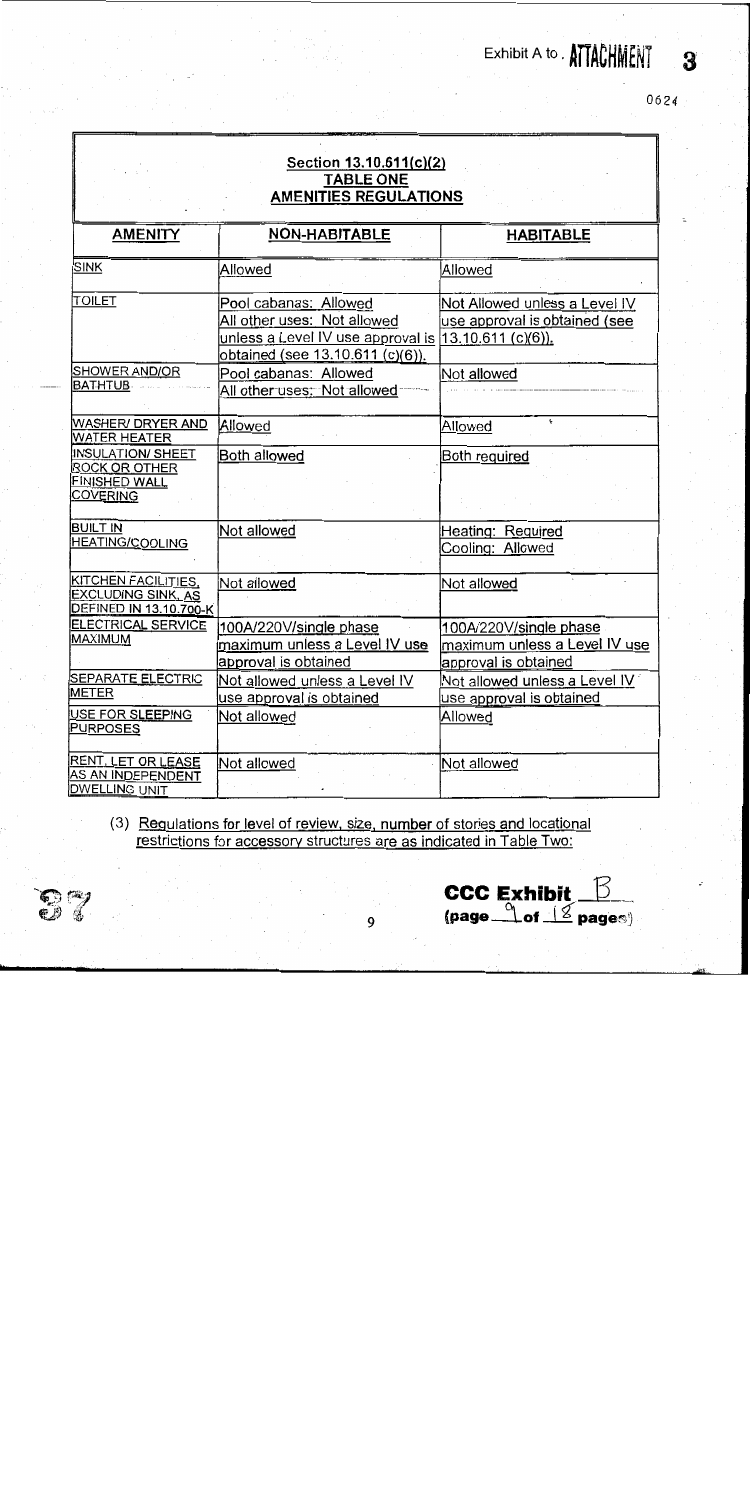# Exhibit A to **ATTACHMENT**

| ſ |  |  |
|---|--|--|

3

| Section 13.10.611(c)(3)<br><b>TABLE TWO</b><br>LEVEL OF REVIEW, SIZE, HEIGHT, NUMBER OF STORIES<br>AND LOCATIONAL REGULATIONS |                                                                                                                                                                |                                                                                                                                                                                                                                                                                                  |  |  |  |  |
|-------------------------------------------------------------------------------------------------------------------------------|----------------------------------------------------------------------------------------------------------------------------------------------------------------|--------------------------------------------------------------------------------------------------------------------------------------------------------------------------------------------------------------------------------------------------------------------------------------------------|--|--|--|--|
|                                                                                                                               | <b>NON-HABITABLE</b>                                                                                                                                           | <b>HABITABLE</b>                                                                                                                                                                                                                                                                                 |  |  |  |  |
| SIZE, STORY AND<br><b>HEIGHT</b><br><b>RESTRICTIONS AND</b><br>PERMIT REQUIRED                                                | Within the Urban Services Line (USL); Building Permit only for up to<br>Building Permit only for up to 640<br>square foot size, 2 story and 28-foot<br>height. | 640 square foot size, 1 story<br>and 17-foot height.                                                                                                                                                                                                                                             |  |  |  |  |
|                                                                                                                               | Outside the USL:<br>Building Permit only for up to 1,000<br>square foot size, 3 story and 28-foot<br>height.                                                   |                                                                                                                                                                                                                                                                                                  |  |  |  |  |
| <b>PERMIT REQUIRED</b><br>IF EXCEEDS<br>SIZE, STORY OR<br>HEIGHT<br><b>RESTRICTIONS</b>                                       | Outside the Urban Services Line<br>(USL): Level IV use approval<br>Inside the USL: Level V use approval                                                        | Level V use approval                                                                                                                                                                                                                                                                             |  |  |  |  |
| NUMBER OF<br><b>ACCESSORY</b><br><u>STRUCTURES</u><br><b>ALLOWED</b>                                                          | No limit, if in compliance with the site<br>requiations of the zone district.                                                                                  | One with Building Permit only.<br>Maximum of two with Level V<br>use approval.                                                                                                                                                                                                                   |  |  |  |  |
| LOCATIONAL<br><b>RESTRICTIONS</b>                                                                                             | None, if in compliance with the site<br>regulations of the zone district                                                                                       | In addition to the site<br>regulations of the zone district,<br>shall be no more than 100 feet<br>from the main residence, shall<br>not be accessed by a separate<br>driveway or right-of-way, nor<br>constructed on a slope greater<br>than 30%, unless a Level IV<br>use approval is obtained. |  |  |  |  |

(4) Regulations for accessory structures on parcels with no main residence are as follows:

 $10<sup>10</sup>$ 

A habitable accessory structure is not allowed:

i.

ii. One non-habitable accessory structure not exceeding 12 feet in height or 600 square feet in size is allowed. No electricity or plumbing other than hose bibs is allowed unless a Level IV approval is obtained. CCC Exhibit  $\frac{B}{2}$   $\frac{B}{2}$   $\frac{B}{2}$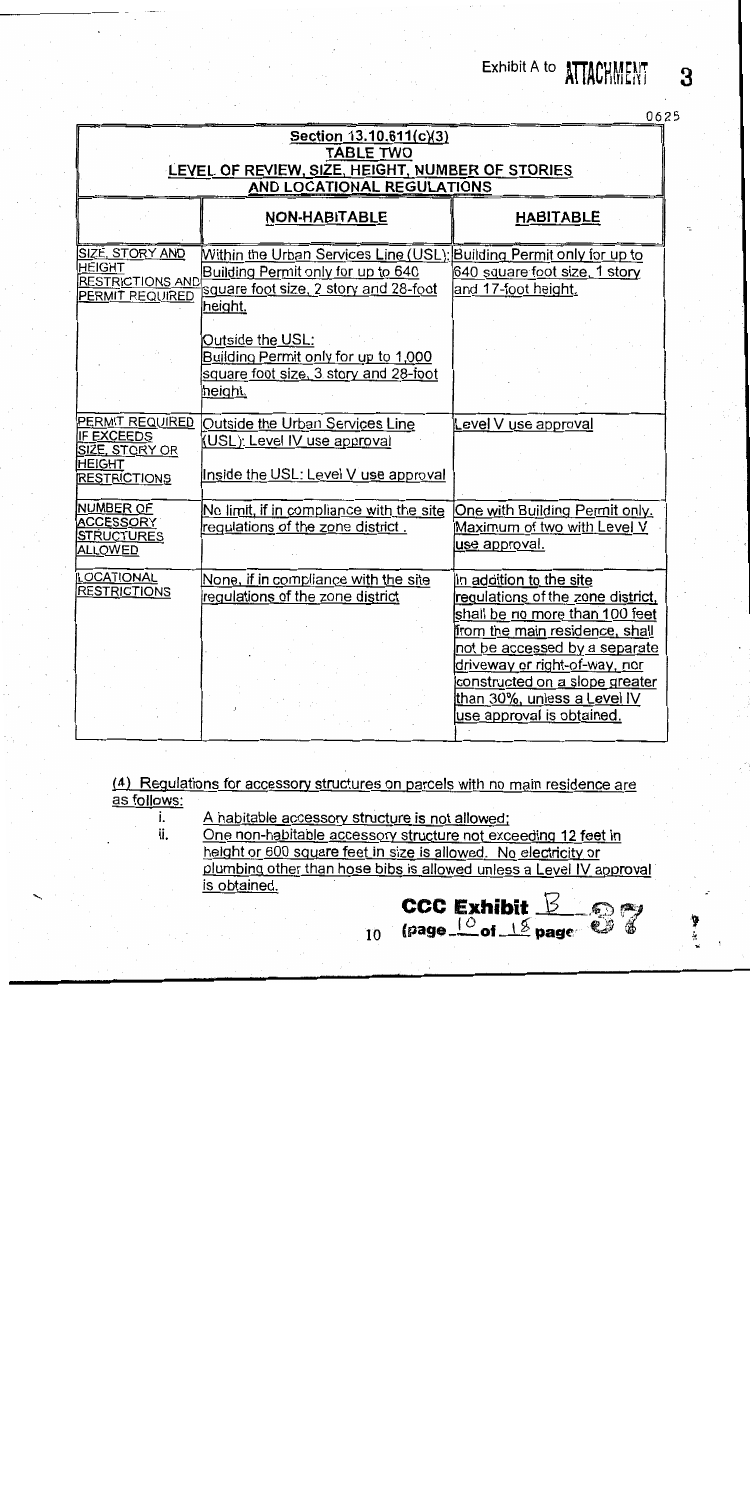0626

3

Exhibit A to **ATTACHMENT** 

- (6)(5) No accessory structure shall be mechanically heated, cooled, humidified or dehumidified unless the structure or the conditioned portion thereof meets the energy conservation standards of the California Administrative-Energy Code, Title 24, adopted by Chapter 42,20-12.10 of this Code.
- $(3)$ (iii)(6) No accessory structure (other than a pool cabana) shall have a toilet installed. An exception may be granted to allow a toilet and appropriately sized drain lines, subject to a Level IV use approval, for structures smaller than those defined as habitable under the State Building Code (less than 70 square feet), or where required under the particular circumstance, for example, facilities required for employees.
- (3)(iii)(7) An accessory structure shall not have any waste lines installed which are larger than one one-half inches in size. An exception to allow two inch drain lines may be granted, subject to Level IV use approval, when more than one plumbing fixture is needed in the structure, including, for example, a washer and an utility sink in a garage.
- Any building permit for the construction of or conversion to an independent  $(8)$ dwelling unit shall require an allocation for one housing unit as provided in Section 12.02.030 and shall comply with the dwelling density-allowed for the zone district in which the parcel is located, except as provided by 13.10.681.
- (2) (2) No habitable and no non-habitable accessory structure shall have an electrical meter separately from the main dwelling, and no accessory structure may have electricity in the absence of a main dwelling, except as may be approved pursuant to the use charts for the zone-district or a Level V use approval.
- (3) (3) Plumbing and electrical equipment appropriate to the use of the structure may be installed, with the following exceptions:
	- i.....No electrical service exceeding 110A/220V/single phase may be installed to an accessory structure incidental to a residential use unless a Level V approval is obtained.
	- ii. No accessory structure shall have a toilet installed. An exception may be granted to allow a toilet and appropriately sized drain lines, subject to a Level IV use approval, for structures smaller than those defined as habitable under the State-Building Code (less than 70 square feet), or where required under the particular circumstance, for example, facilities required for employees;
	- ₩÷ <del>iii. An accessory structure shall not have any waste lines installed</del> which are larger than one one-half inches in size. An exception to allow two inch drain lines may be granted, subject to Level IV use approval, when more than one plumbing fixture is needed in the structure, including, for example, a washer and an utility sink in a garage.

 $\circ$ cC Exhibit  $\mathcal{L}$ 

(page \L\_of \\ codes)

 $(4)$   $(4)$  No habitable accessory structure incidental to a residential use shall be located more than 100 feet from the main dwelling, or be accessed by a separate driveway or right of way, or be constructed on a slope greater than 30% unless a Level V Use Approval is obtained. furthermore, a guest house



 $\overline{11}$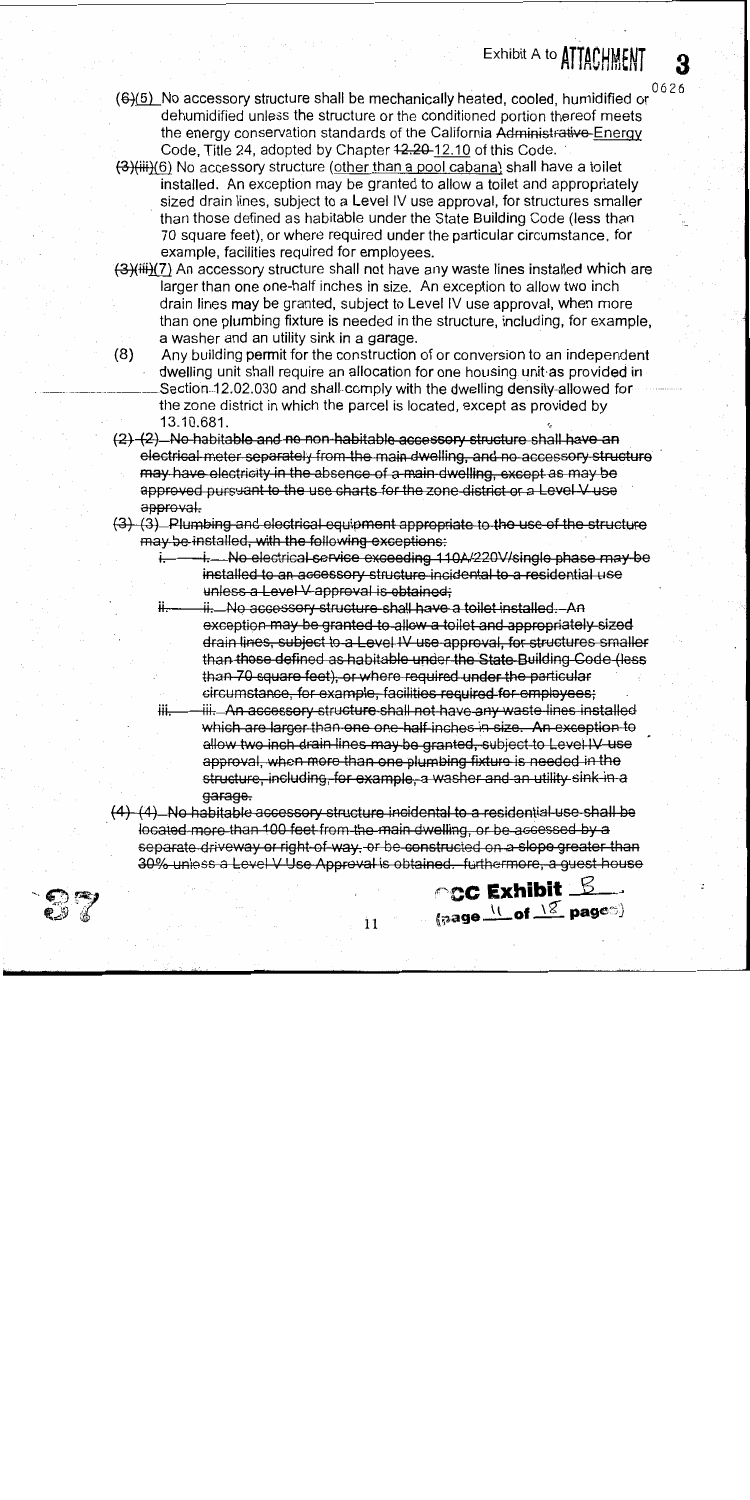can only be constructed and occupied on property where the property owner is a resident of the main structure.

Revises

Exhibit A to Attachment 1 0627

(5) The number of habitable accessory structure shall be limited to one per parcel unless a Level V use approval is obtained.

(7) An accessory structure shall not have a kitchen or food preparation facilities and shall not be rented. let or leased as an independent dwelling unit.

#### (d) Required Conditions.

1. Any building or development permit issued for the construction or renovation of a non-habitable accessory structure shall include a condition requiring an agreement not to convert the structure into a dwelling unit or into any structure for human habitation in violation of this Code<sub>r</sub>. and aAny building or development permit issued for the construction, conversion to or renovation of a habitable accessory structure shall include a condition requiring an agreement not to convert the structure into a dwelling unit or into any other independent habitable structure in violation of this Code. Each agreement required by this subsection shall provide the recovery by the County of reasonable attorney fees and costs in bringing any legal action to enforce the agreement together with recovery of any rents collected for the illegal structure or, in the alternative, for the recovery of the reasonable rental value of the illegally converted structure or, in the alternative, for the recovery of the reasonable rental value of an illegally converted structure from the date of construction. The amount of any recovery of rents or of the reasonable rental value of an illegally converted structure shall be deposited in the County's Affordable Housing Fund into a fund designated by the Board of Supervisors. The agreement shall provide for periodic condition compliance inspections by Planning Department staff. Nothing in this section or the agreement shall be deemed to be a waiver of any property owner's rights to due process or to avoid unreasonable searches. The agreement shall be written so as to be binding on future owners of the property, include a reference to the deed under which the property was acquired by the present owner, and shall be filed with the County Recorder. Proof that the agreement has been recorded shall be furnished to the County prior to the granting of any building permit permitting construction on the property.

The Planning Director may charge a fee, as stated in the Uniform Fee Schedule, for the cost of periodic condition compliance inspections.

2. As a condition of approval, permit for accessory structures shall provide for inspection as follows:

i. The structure may be inspected for condition compliance twelve months after approval, and at any time thereafter at the discretion of the Planning Director. Construction of or conversion to an accessory structure pursuant to an approved permit shall entitle County employees or agents to enter and inspect the property for such compliance without warrant or other requirement for bermission.

 $12<sup>2</sup>$ 

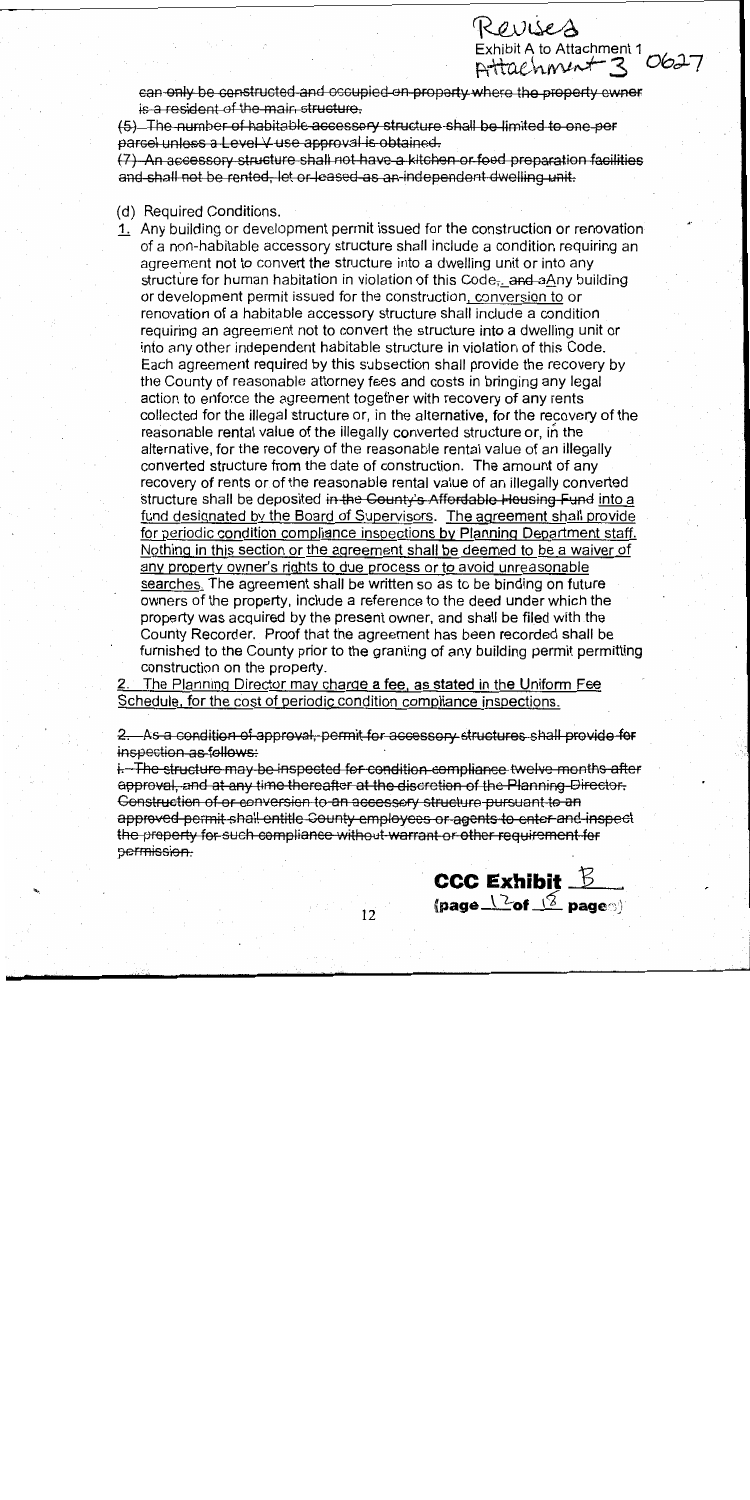0628

З

#### **SECTION XV**

Subsection (d)(5) of Section 13.10.681 of the Santa Cruz County Code is hereby amended to read as follows:

(5) Parking. Offstreet parking shall be provided to meet the requirements of Section 13.10.550 for the main dwelling and one additional non-tandem space for each bedroom in the second unit.

# **SECTION XVI**

Subsection (d)(7) of Section 13.10.681 of the Santa Cruz County Code is hereby amended to read as follows:

(7) Other Accessory Uses. Not more than one second unit shall be constructed on any one parcel. A second unit and any other accessory residential structure (including but not limited to and agricultural caretakers quarters and guest houses. excepting farmworker housing on agricultural parcels greater than ten (10) acres outside the Coastal Zone), shall not be permitted on the same parcel. Habitable and nonhabitable accessory structures such as-artist's studios, garages, or workshops may be allowed subject to all applicable requirements of the underlying zone district and Section 13.10.611.

# **SECTION XVII**

Subsection (e) of Section 13.10.681 of the Santa Cruz County Code is hereby amended to read as follows:

(e) Occupancy Standards. The following occupancy standards shall be applied to every second unit and shall be conditions for any approval under this section:

(1) Occupancy Restrictions. The maximum occupancy of a second unit may not exceed that allowed by the State Uniform Housing Code, or other applicable state law, based on the unit size and number of bedrooms in the unit. Rental or permanent occupancy of the second unit shall be restricted for the life of the unit to either:

- $(A)$   $(A)$ . Households that meet the Income and Asset Guidelines established by the Board of Supervisors resolution for lower income households; or
- (B) (B) Senior households, where one household member is sixty-two (62) years of age or older, that meet the Income and Asset Guidelines requirements established by Board resolution for moderate or lower income households; or
- (G) (C) Persons sharing residency with the property owner and who are related by blood, marriage, or operation of law, or have evidence of a stable family relationship with the property owner.

(page  $\frac{13}{2}$ of  $\frac{12}{2}$  pages)

(2) Owner Residency. The property owner shall permanently reside, as evidenced by a Homeowner's Property Tax Exemption on the parcel, in either the

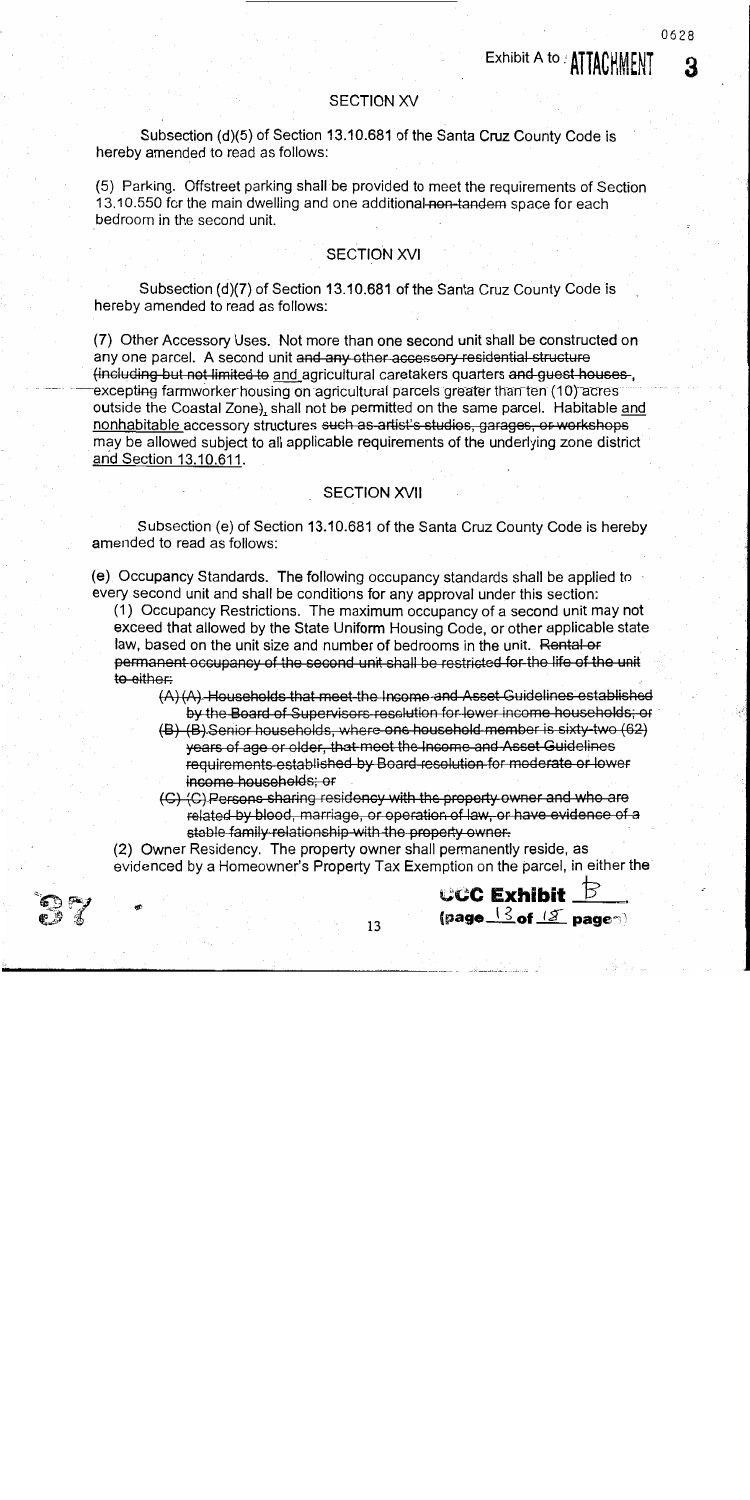main dwelling or the second unit. If the second unit is newly constructed on a parcel within a subdivision, then the purchaser of said property shall permanently reside in either the main dwelling or the second unit, shall be required to submit a property tax exemption prior to occupancy of the second unit, and shall be subject to the deed restriction noted in subsection (3) below. If the property owner resides in the second unit, either the property owner or the residents of the primary single family dwelling must meet the income or familial requirements of subsection (e)(1) of this section.

(3) Occupancy Status. Prior to final inspection approval of the unit, the property owner shall submit a statement to the administering agency, as defined in Subsection 17.10.020(a), indicating whether the second unit will be rented, occupied by family members, or left vacation. Whenever a change in occupancy occurs, the owner shall notify the administering agency, by registered or certified mail, that the occupancy has changed, and indicating the new status of the unit. (4) Rent Levels. If rent is charged, the rent level for the second unit, or the for the main units, shall not exceed that established by the Section 8 Program of the Department of Housing and Urban Development (HOUD) or its successor, or the rent level allowed for affordable rental units pursuant to Chapter 17.10 of the County Code, whichever is higher.

(5) Certification Requirements. No person, including family members of the ewner, shall rent or permanently occupy a second unit unless he/she has first obtained certification of his/her eligibility from the administering agency. The property owner must refer persons who wish to rent or permanently occupy the unit to the administering agency for certification, prior to occupancy. The administering agency may also charge a fee to the applicant for the certification process.

(6) Status Report. The owner shall report the occupancy status of the second unit, when requested by the administering agency, at least once every three years. This report shall include the status of the unit, the name of the current eccupant(s) and the monthly rent charged, if applicable.

 $(3)$  Deed Restriction. Prior to the issuance of a building permit, the property owner shall provide to the Planning Department proof of recordation of a Declaration of Restrictions containing reference to the deed under which the property was acquired by the present owner and stating the following:

- $(A)$   $(A)$ . The unit may be occupied or rented only under the conditions of the development permit and in accordance with this section and any amendments thereto.
- (A) The property owner shall permanently reside, as evidenced by a Homeowner's Property Tax Exemption on the parcel, in either the main dwelling or the second unit.
- (B) (B) The Detectaration is binding upon all successors in interest;
- (C) (C) The Declaration shall include a provision for the recovery by the County of reasonable attorney fees and costs in bringing legal action to enforce the Declaration together with recovery of any rents collected during any occupancy not authorized by the terms of the agreement or, in



髎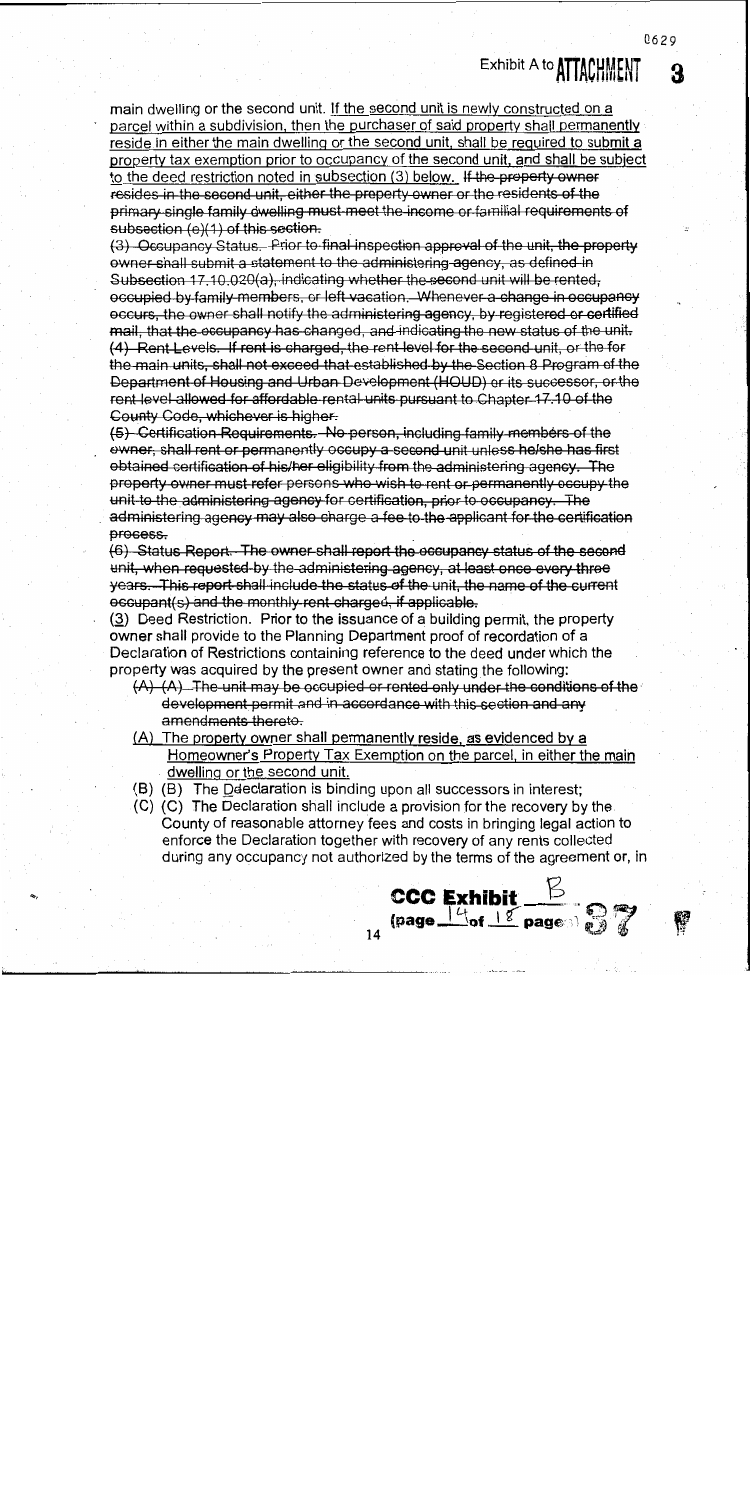R

# Exhibit A to ATTACHMENT

the alternative, for the recovery of the reasonable value of the unauthorized occupancy.

#### **SECTION XVIII**

Subsection (f) of Section 13.10.681 of the Santa Cruz County Code is hereby amended to read as follows:

(f) Permit Allocations. Each second unit may be exempt from the Residential Permit Allocation system of Chapter 12.02 of this Code. However, due to public service deficiencies of roadway design and drainage within the Live Oak planning area, no more than five second units shall be approved within the Live Oak planning area in any calendar vear.

### **SECTION XIX**

Section 13.10.700-G of the Santa Cruz County Code is hereby amended by --repealing the definition of "Guest House."

Guest House. A subordinate habitable accessory structure as regulated by Section 13.10.611, the use of which is appropriate and customarily incidental to that of the main structure or use and contains space that is temperature-controlled for the provision of human occupancy, but has no kitchen facilities.

#### **SECTION XX**

Section 13.10.700-P of the Santa Cruz County Code is hereby amended by adding the definition of "Pool Cabana" to read as follows:

Pool Cabana. An accessory structure less than 70 square feet in size used for bathing or changing purposes in conjunction with a swimming pool.

#### **SECTION XXI**

The definition of "Habitable Accessory Structure" found in Section 13.10.700-H of the Santa Cruz County Code is hereby amended to read as follows:

Habitable Accessory Structure. A detached, subordinate structure, the use of which is appropriate, subordinate and customarily incidental to that of the main structure or the main use of the land and which is located on the same site with the main structure or use and contains all of the required amenities and some or all of the allowed amenities shown in Subsection 13.10.611(c)(2)Table One for Habitable Accessory Structures. space that is heated, cooled, humidified or dehumidified for the provision of human comfort; and/or insulated and finished in plasterboard; and/or which contains plumbing other than hose bibs. Exceptions: Such plumbing features appropriate to the use of the structure, such as a washer or water heater in a garage,



.<br>≴÷

 $\circ$ CC Exhibit  $\mathbb E$ 

(page  $15$  of  $12$  page)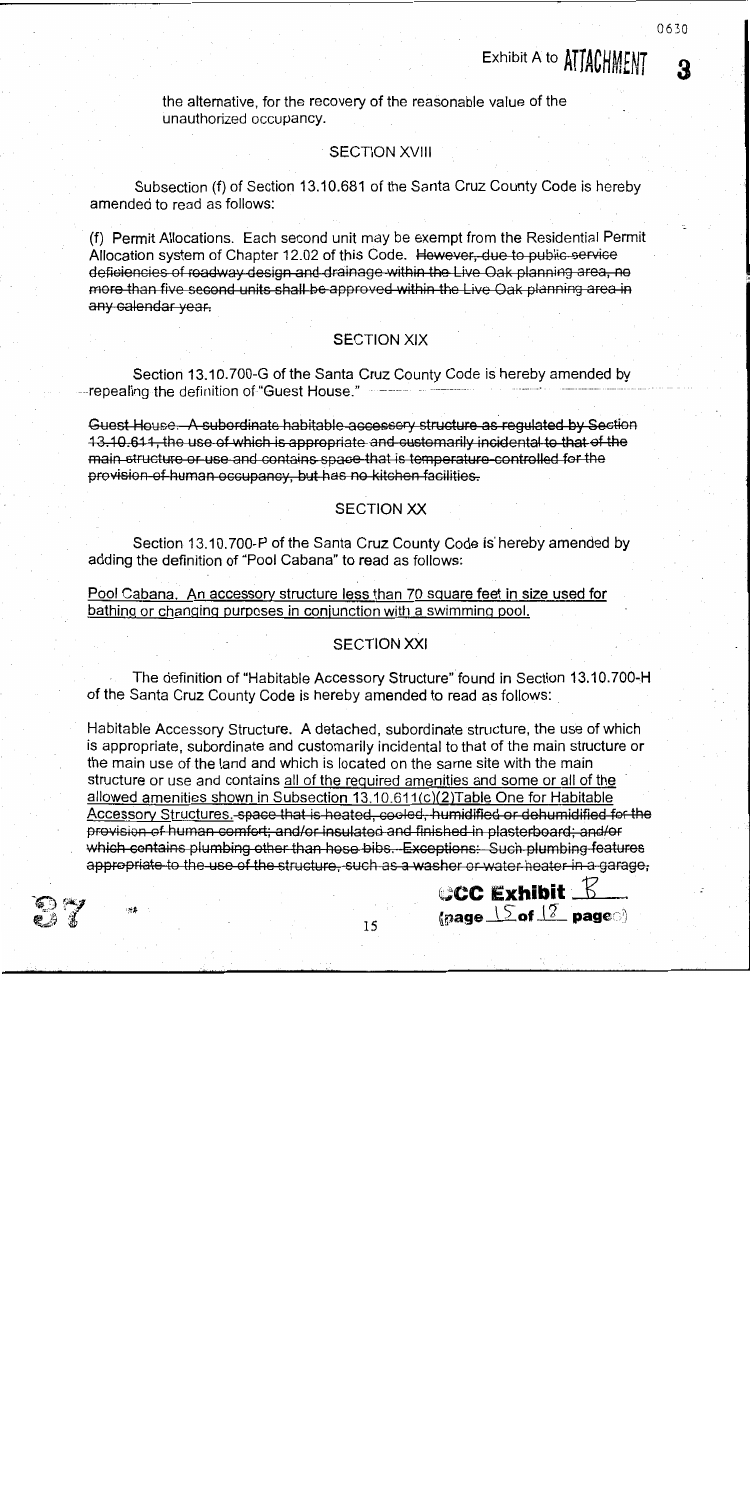a utility sink in a barn or workshop. An exception will not be granted for a full or half bath in any accessory structure.

#### **SECTION XXII**

0631

Exhibit A to **ATTACHMENT** 

The definition of "Non-Habitable Accessory Structure" found in Section 13.10.700-N of the Santa Cruz County Code is hereby amended to read as follows:

Non-Habitable Accessory Structure. A detached subordinate structure, the use of which is appropriate, subordinate and customarily incidental to that of the main structure or the main use of the land and which is located on the same site with the main structure or use and contains some or all of the features and amenities shown in Subsection 13.10.611(c)(2) Table One for Non-Habitable Accessory Structures. no plumbing other than hose bibs, except as provided by the definition of habitable accessory structure; no space that is heated, cooled, humidified or dehumidified for the provision of human comfort; nor insulation and finished walls.

# SECTIONOXALL

Chapter 13.20 of the Santa Cruz County Code is hereby amended by adding<br>Section 13/20.069 to read as follows:

13X0.069 Sólar energy system exemption. (a) Any solar collector or other solar energy device whose primary purpose is to  $h$  of  $p$   $a$   $\overline{r}$  part provide the collector or other solar energy device whose primary purpose is to  $h$  of  $p$   $a$   $\overline{r}$  provide space cooling, electric generation, or water heating is exempt. (b) Any structural design feature of a building whose primary purpose is to provide LCP for the collection, storage, and distribution of solar energy for electricity generation, anend ment  $\ell$  space heating or cooling, or for water heating is exempt.

# sechon xxin

Chapter 13,20 of the Santa Cruz County Code is hereby amended by adding Section 13.20.079 to read as follows:

Services Line exclusion.<br>Demolition of structures on lands outside the Urban Services Line and Rural Services L of Hurst<br>Line is excluded, except as follows:<br>(a) Projects focated within any of the follow of the following

Between the sea and first through public road paralleling the sea, except in the areas shown on the map entitled "Residential Exclusion Zone," hereby adopted by reference and considered a part of this County Code; or Within three hundred (300) feet of the inland extent of any beach or of the

mean high tide line where there is no beach, or within three hundred (300)

16

 $\frac{1}{6}$  (page  $\frac{1}{6}$   $\frac{1}{6}$   $\frac{1}{6}$   $\frac{1}{6}$   $\frac{1}{6}$   $\frac{1}{6}$   $\frac{1}{6}$   $\frac{1}{6}$   $\frac{1}{6}$   $\frac{1}{6}$   $\frac{1}{6}$   $\frac{1}{6}$   $\frac{1}{6}$   $\frac{1}{6}$   $\frac{1}{6}$   $\frac{1}{6}$   $\frac{1}{6}$   $\frac{1}{6}$   $\frac{1}{6}$   $\frac{1}{6}$   $\frac{1$ 

**CCC Exhibit**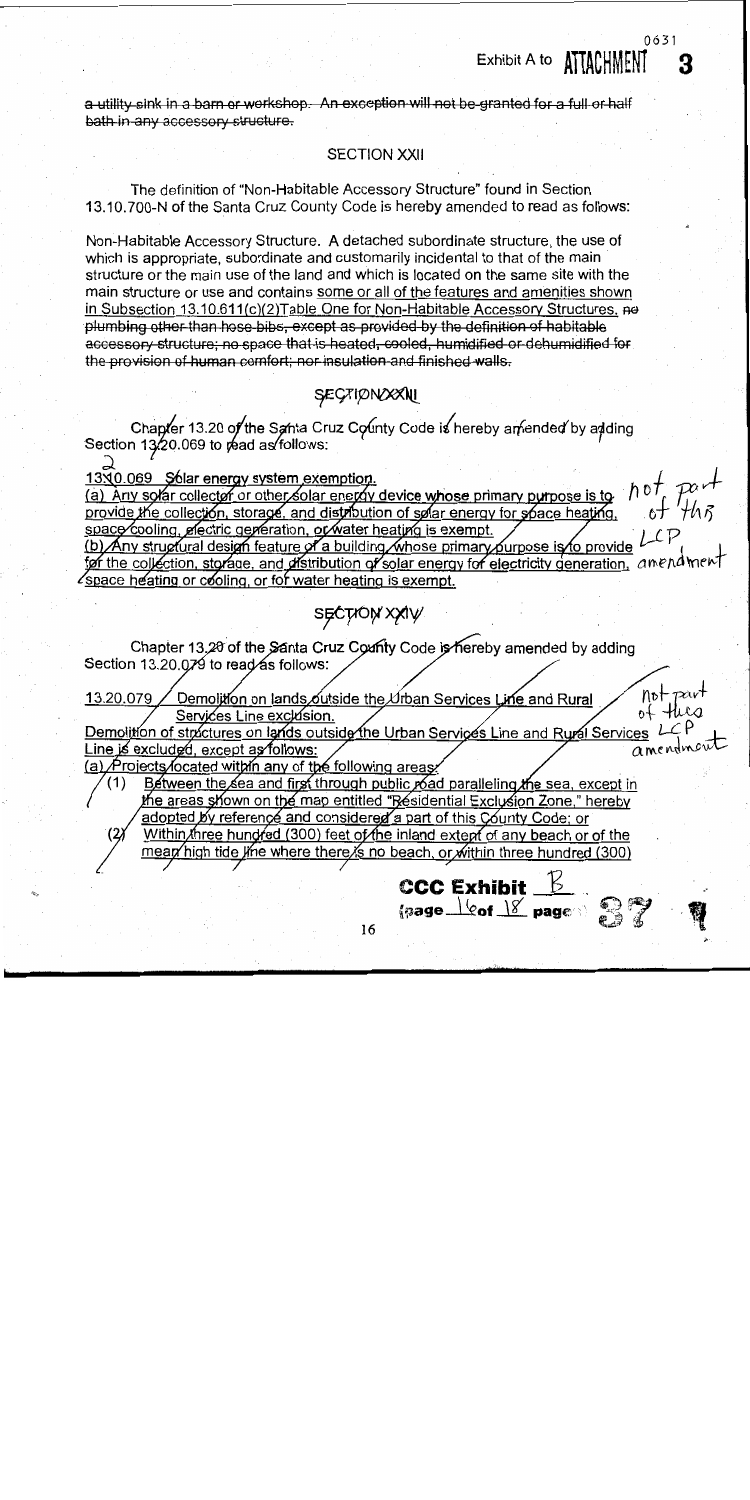

# **SECTION XXV**

Subsection (a) of Section 13.20.100 of the Santa Cruz County Code is hereby amended to read as follows:

(a) Review Process. All regulations and procedures-regarding Coastal Zone Approvals, including application, noticing, expiration, amendment, enforcement, and penalties, shall be taken in accordance with the provisions for Level V (Zoning Administrator) Approvals pursuant to Chapter 18.10 except for the following category of development which shall be taken in accordance with the provisions for Level IV (Public Notice) with the exception that any request from the public for a public hearing will trigger a Level V review:

(1) Residential additions and accessory structures greater than 500 square feet in size outside the appeal jurisdiction of the Coastal Commission;

Provision for challenges to determination of applicable process is contained in Section 13,20,085.

# **SECTION XXVI**

Subsection (b) 1 of Section 16.50.095 of the Santa Cruz County Code is hereby amended to read as follows;

1) Provide and maintain a two hundred (200) foot buffer setback between Type 1, Type 2 or Type 3 commercial agricultural land and non-agricultural uses involving habitable spaces including dwellings, habitable accessory structures and additions thereto; and commercial, industrial, recreational, or institutional structures, and their outdoor areas designed for public parking and intensive human use, except that if an existing legal dwelling already encroaches within the two hundred (200) foot buffer setback, proposed additions thereto, habitable accessory structures or private recreational facilities--none exceeding 1,000 square feet in size--shall be exempt from this subsection so long as they encroach no further than the existing dwelling into the buffer setback and an appropriate vegetative and/or other physical barrier for all existing and proposed development, as determined necessary, either exists or is



0632

3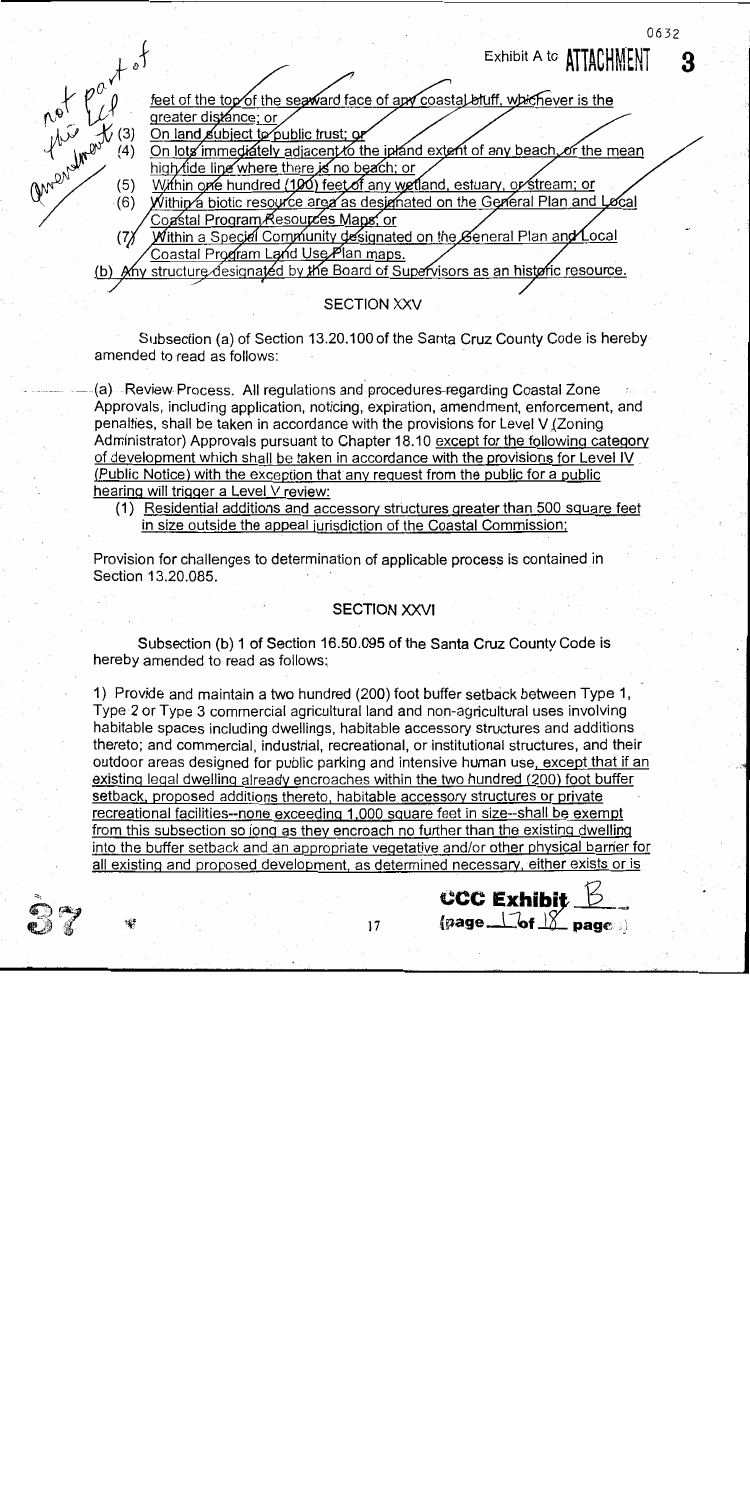provided and maintained. For the purposes of this Section, outdoor areas designed for intensive human use shall be defined as surfaced ground areas or uncovered structures designed for a level of human use similar to that of a habitable structure. Examples are dining patios adjacent to restaurant buildings and private swimming pools. The two hundred (200) foot agricultural buffer setback shall incorporate vegetative or other physical barriers as determined necessary to minimize potential land use conflicts.

#### **SECTION XXVII**

The first paragraph of Subsection (g) of Section 16.50.095 of the Santa Cruz County Code is hereby amended to read as follows:

(q) Proposals to reduce the required two hundred (200) foot agricultural buffer setback for additions to existing residential construction (dwellings, habitable accessory and private recreational facilities not otherwise exempted by Section 16.50.095(b)1) and for the placement of agricultural caretakers' mobile homes on agricultural parcels shall be processed as a Level 4 application by Planning Department staff as specified in Chapter 18.10 of the County Code with the exception that:

# **SECTION XXVIII**

If any section, subdivision, paragraph, sentence, clause or phrase of this ordinance is for any reason held to be unconstitutional or invalid, such a decision shall not affect the validity of the remaining portion of the ordinance. The Board of Supervisors hereby declares that it would have passed this ordinance, and each section, subsection, subdivision, paragraph, sentence clause or phrase of this ordinance irrespective of the fact that any one or more sections, subdivisions, subsections, paragraphs, sentences, clauses or phrases be declared unconstitutional or invalid.

### **SECTION XXIX**

This Ordinance shall take effect on the 31<sup>st</sup> day after the date of final passage outside the Coastal Zone and on the 31<sup>st</sup> day after the date of final passage or uponcertification by the California Coastal Commission, whichever date is later, inside the Coastal Zone.

PASSED AND ADOPTED by the Board of Supervisors of the County of Santa Cruz this dav of  $\sim$  2008, by the following vote:

AYES: NOES: ABSENT: **ABSTAIN:**  **SUPERVISORS SUPERVISORS SUPERVISORS SUPERVISORS** 

18





0633

Exhibit A to ATTACHMENT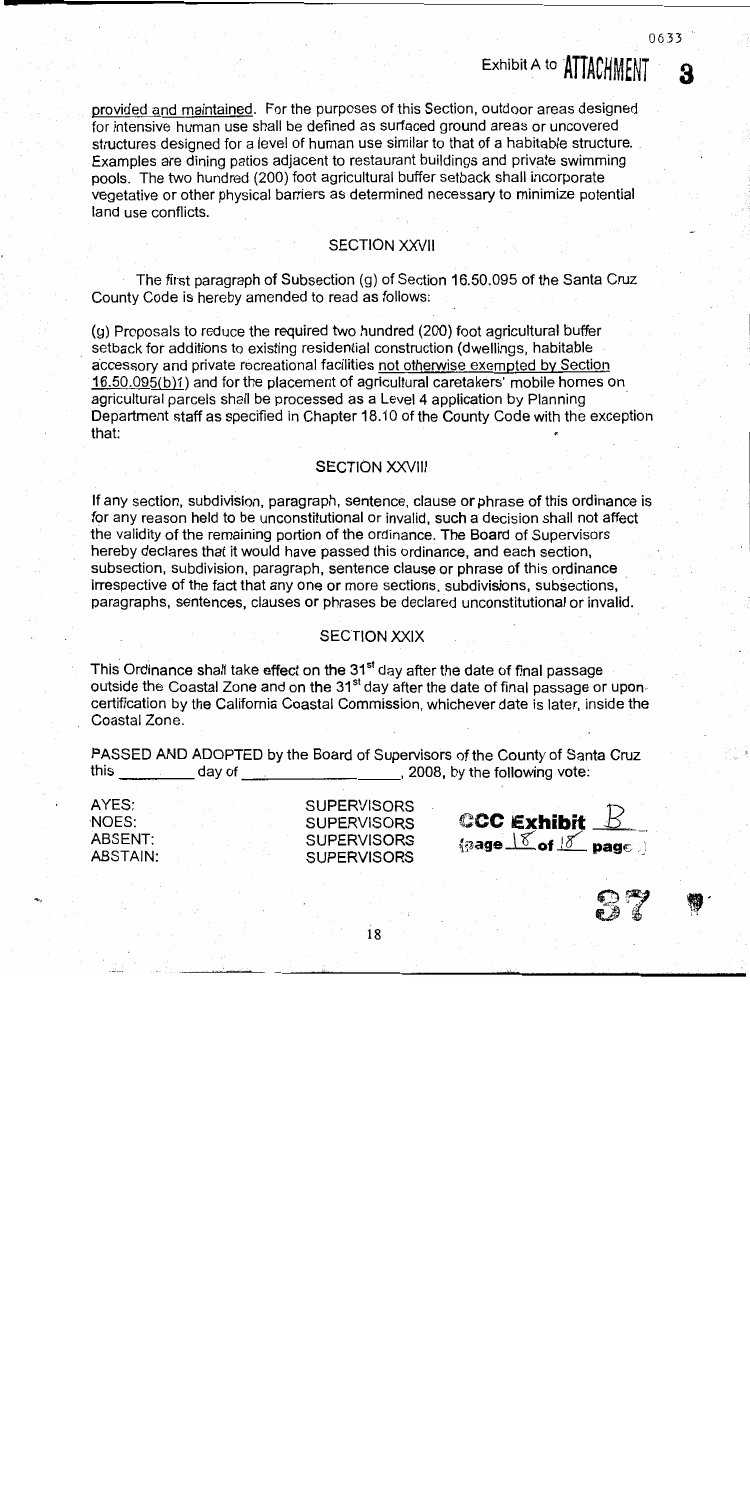#### 13.10.312 Uses in agricultural districts.

(a) Principal Permitted Uses.

1. In the Coastal Zone, the principal permitted uses in the agricultural districts shall be as follows: "CA" and "AP": agricultural pursuits for the commercial cultivation of plant crops, including food, fiber, flower or other ornamental crops and the commercial raising of animals, including grazing and livestock production, and apiculture and accessory uses and structures, excepting those agricultural activities listed as discretionary uses requiring a Level V or higher approval.

"A": agricultural pursuits, including the noncommercial or commercial cultivation of plant crops or raising of animals, including apiculture, single-family residential and accessory uses and structures, excepting those agricultural activities listed as discretionary uses requiring a Level V or higher approval.

2. Principal permitted uses are all denoted as uses requiring a Level IV or lower approval or as otherwise denoted with the letter "P" in the Agricultural Use Chart contained in paragraph (b) below. In the Coastal Zone, actions to approve uses other than principal permitted uses are appealable to the Coastal Commission in accordance with the provisions of Chapter 13.20 of the County Code relating to Coastal Zone approvals, and in some cases, as specified in Chapter 13.20, any development is appealable.

(b) Allowed Uses. The uses allowed in the agricultural districts shall be as provided in the Agricultural Uses Chart below. A discretionary approval for an allowed use is known as a "Use Approval" and is given as part of a "Development Permit" for a particular use. The type of permit processing review, or "Approval Level," required for each use in each of the agricultural zone districts is indicated in the chart. The processing procedures for Development Permits and for the various Approval Levels are detailed in Chapter 18.10 PERMIT AND APPROVAL PROCEDURES. The Approval Levels given in this chart for structures incorporate the Approval Levels necessary for processing a building permit for the structure. Higher Approval Levels than those listed in this chart for a particular use may be required if a project requires other concurrent Approvals, according to Section 18.10.123. All Level V or higher Approvals in the "CA" and "AP" zone districts are subject to the special findings required by Section 13.10.314(a) in addition to those required in Section 18.10.230.

#### **AGRICULTURAL USES CHART**

KEY:

 $A = Use must be ancillary and incidental to a principal permitted use on the site.$ 

 $P =$  Principal permitted use (see Section 13.10.312(a)); no use approval necessary if "P" appears alone

1 = Approval Level I (administrative, no plans required)

2 = Approval Level II (administrative, plans required)

3 = Approval Level III (administrative, field visit required)

4 = Approval Level IV (administrative, public notice required)

5 = Approval Level V (public hearing by Zoning Administrator required)

6 = Approval Level VI (public hearing by Planning Commission required)

7 = Approval Level VII (public hearing by Planning Commission and Board of Supervisors required)

 $-$  = Use not allowed in this zone district

\* = Level IV for projects of less than 2,000 square feet

Level V for projects of 2,000 to 20,000 square feet

Level VI for projects of 20,000 square feet and larger

\*\* = For purposes of this section, "on-site" shall mean on the parcel on which the use is located, plus any other parcel(s) owned, leased and/or rented by the farm operator in this County or adjoining counties.

\*\*\* = Processed as a level 5 Coastal Zone Permit project when within the geographic area defined by Section 13.20.073.

\*\*\*\* = Soils dependent agricultural uses are those uses which use the in situ soils as the growing medium for all crops

 $BP = Building permit$ 

BP1 = Approval Level I (administrative, no plans required)

BP2 = Approval Level II (administrative, plans required)

BP3 = Approval Level III (administrative, field visit required)

**CCC Exhibit** (page  $\perp$  of  $\mathcal{Z}$  pages)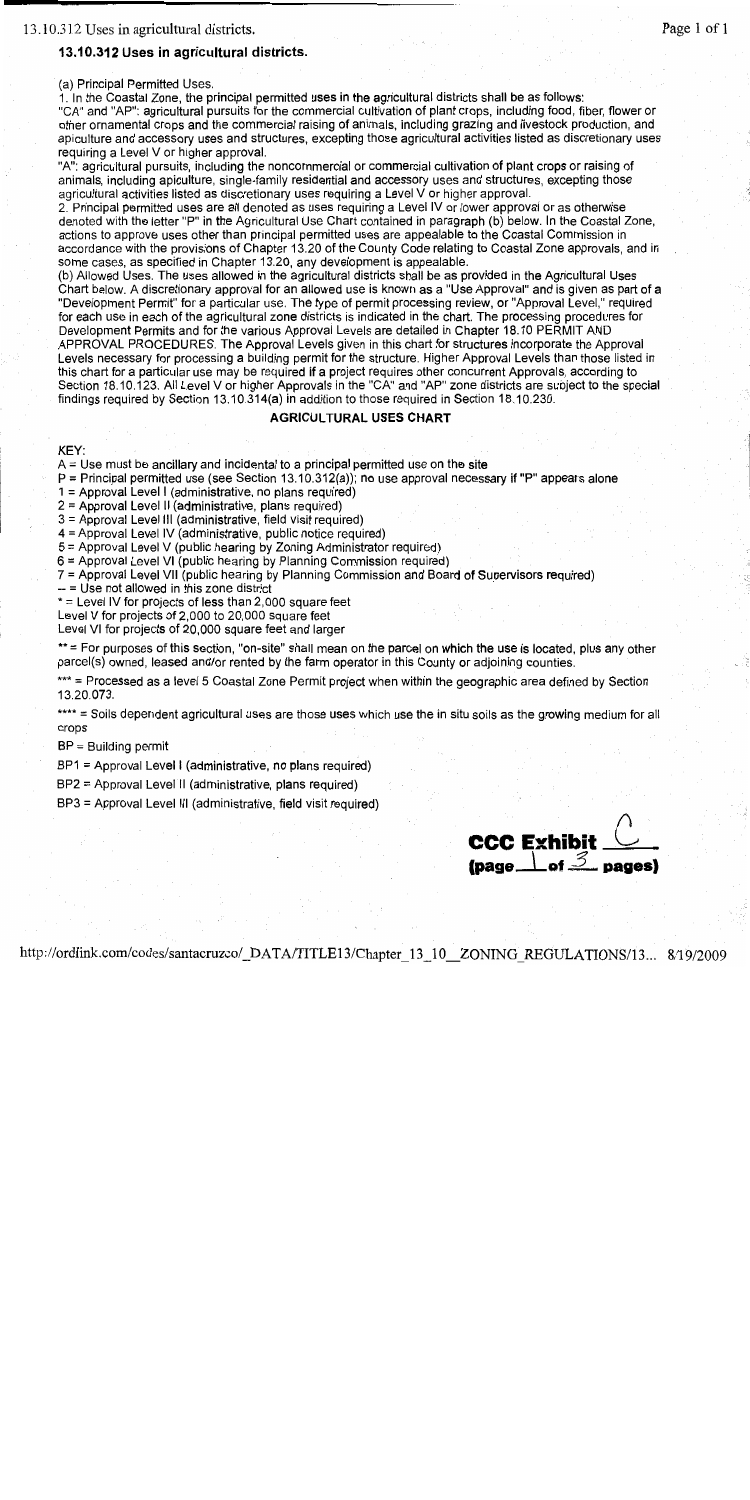#### 13.10.322 Residential uses.

# Page 1 of 2

### 13.10.322 Residential uses.

(a) Principal Permitted Uses.

(1) In the Coastal Zone, the principal permitted uses in the residential districts shall be as follows:

| ll"RA":  | (single-family residential and agricultural (rural)                                          |
|----------|----------------------------------------------------------------------------------------------|
| ll"RR":  | single-family residential (rural)                                                            |
| ll"R-1": | single-family residential (urban, rural)                                                     |
| ll"RB":  | single-family residential (oceanfront, urban)                                                |
| ll"RM":  | multiple-family residential (urban) including appurtenant accessory uses and<br>llstructures |

(2) Principal permitted uses are all denoted uses requiring a Level IV or lower Approval or as otherwise denoted with the letter "P" in the footnotes to the Residential Uses Chart in subsection (b) of this section. In the Coastal Zone, actions to approve other than permitted uses are appealable to the Coastal Commission in accordance with the provisions of Chapter 13.20 of the County Code relating to Coastal Zone Permits, and in some cases, as provided in Chapter 13.20, any development is appealable. (b) Allowed Uses.

(1) The uses allowed in the residential districts shall be as provided in the following Residential Uses Chart below. A discretionary approval for an allowed use is known as a "Use Approval" and is given as part of a "Development Permit" for a particular use. The type of permit processing review, or "Approval Level," required for each use in each of the residential zone districts is indicated in the chart. The processing procedures for Development Permits and for the various Approval Levels are detailed in Chapter 18.10 Permit and Approval Procedures. The Approval Levels given in this chart for structures incorporate the Approval Levels necessary for processing a building permit for the structure. Higher Approval Levels than those listed in this chart for a particular use may be required if a project requires other concurrent Approvals, according to Section 18.10.123. (2) Timber harvesting and associated operations, requiring approval of a Timber Harvesting Plan by the California Department of Forestry, are not allowed uses in the Residential zone districts.

#### **RESIDENTIAL USES CHART**

| KEY:           |     |                                                                                                                                                                          |
|----------------|-----|--------------------------------------------------------------------------------------------------------------------------------------------------------------------------|
|                |     | Use must be ancillary and incidental to a principal permitted use on the site                                                                                            |
| P              |     | Principal permitted use (see Section 13.10.312(a)); no use approval necessary if "P"<br>appears alone                                                                    |
|                | $=$ | Approval Level I (administrative, no plans required)                                                                                                                     |
|                | H   | Approval Level II (administrative, plans required)                                                                                                                       |
|                | Ξ   | Approval Level III (administrative, field visit required)                                                                                                                |
|                | $=$ | Approval Level IV (administrative, public notice required)                                                                                                               |
|                | $=$ | Approval Level V (public hearing by Zoning Administrator required)                                                                                                       |
|                | $=$ | Approval Level VI (public hearing by Planning Commission required)                                                                                                       |
|                | ≒   | Approval Level VII (public hearing by Planning Commission and Board of Supervisors<br>required)                                                                          |
|                | ÷   | Use not allowed in this zone district<br><b>CCC Exhibit <math>\subseteq</math></b>                                                                                       |
|                | $=$ | Level IV for projects of less than 2,000 square feet<br>(page $2$ of $3$ pages)                                                                                          |
|                |     | Level V for projects of 2,000 to 20,000 square feet                                                                                                                      |
|                |     | Level VI for projects of 20,000 square feet and larger                                                                                                                   |
| w <del>k</del> |     | Second Units located within the Coastal Zone and not excludable under Section<br>13.20.071 requires a Coastal Permit which is processed pursuant to Section<br>13.10.681 |
|                |     |                                                                                                                                                                          |

#### http://ordlink.com/codes/santacruzco/ DATA/TITLE13/Chapter 13 10 ZONING REGULATIONS/13... 8/19/2009